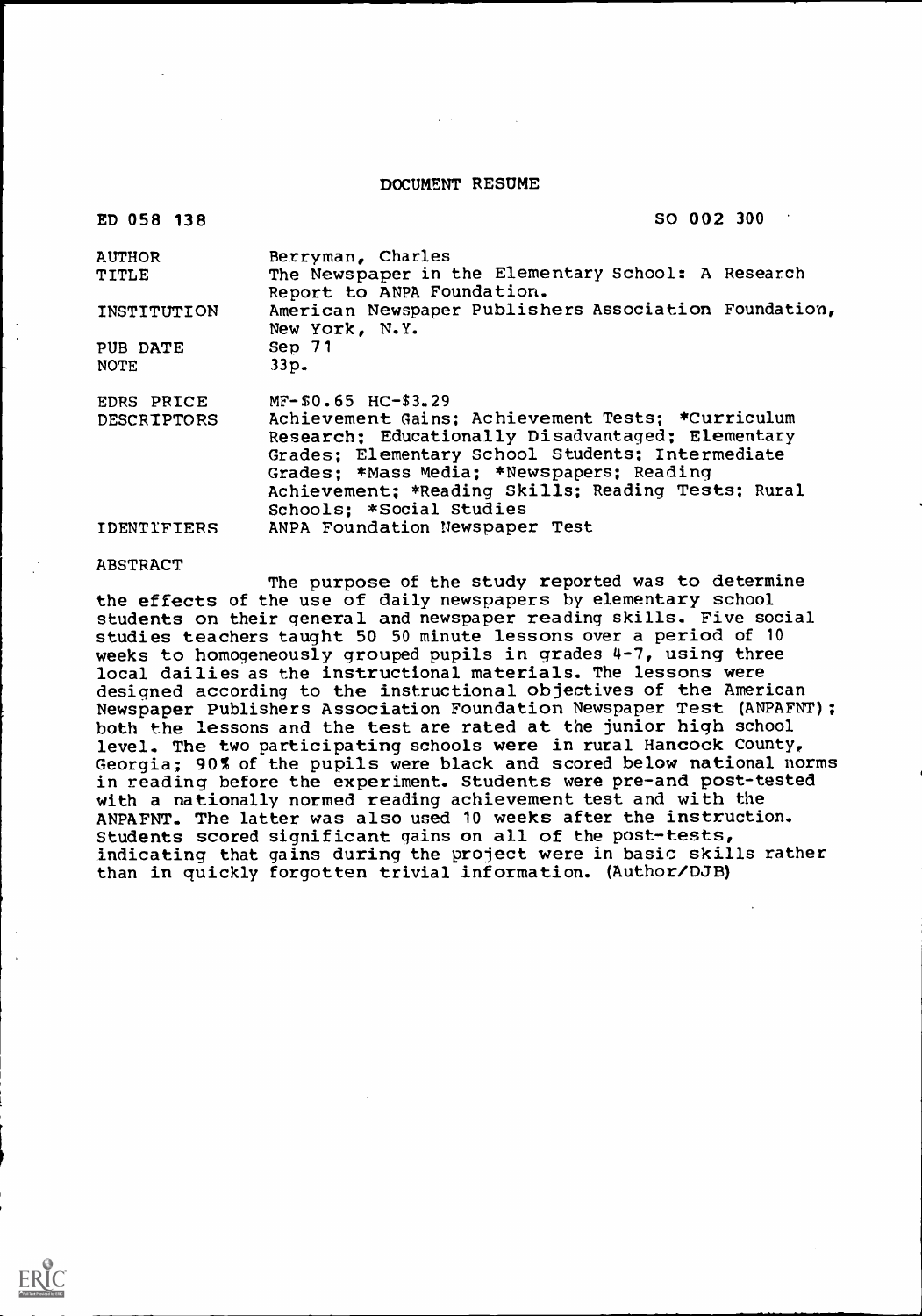U.S. OEPARTMENT OF HEALTH, EQUICATION<br>
A WELFARE<br>
OFFICE OF EQUICATION<br>
THIS ODCUMENT HAS BEEN REPRODUCED<br>
EXACTLY AS RECEIVED FROM THE PERSON OR<br>
ORGANIZATION ORIGINATING IT, POINTS OF<br>
VIEW OR OPINIONS STATED OO NOT NECE

THE NEWSPAPER IN THE ELEMENTARY SCHOOL:

A RESEARCH REPORT

to

ANPA FOUNDATION

 $5602300$ 

ERIC

Charles Berryman Social Science Education University of Georgia September, 1971 $\ddot{\phantom{a}}$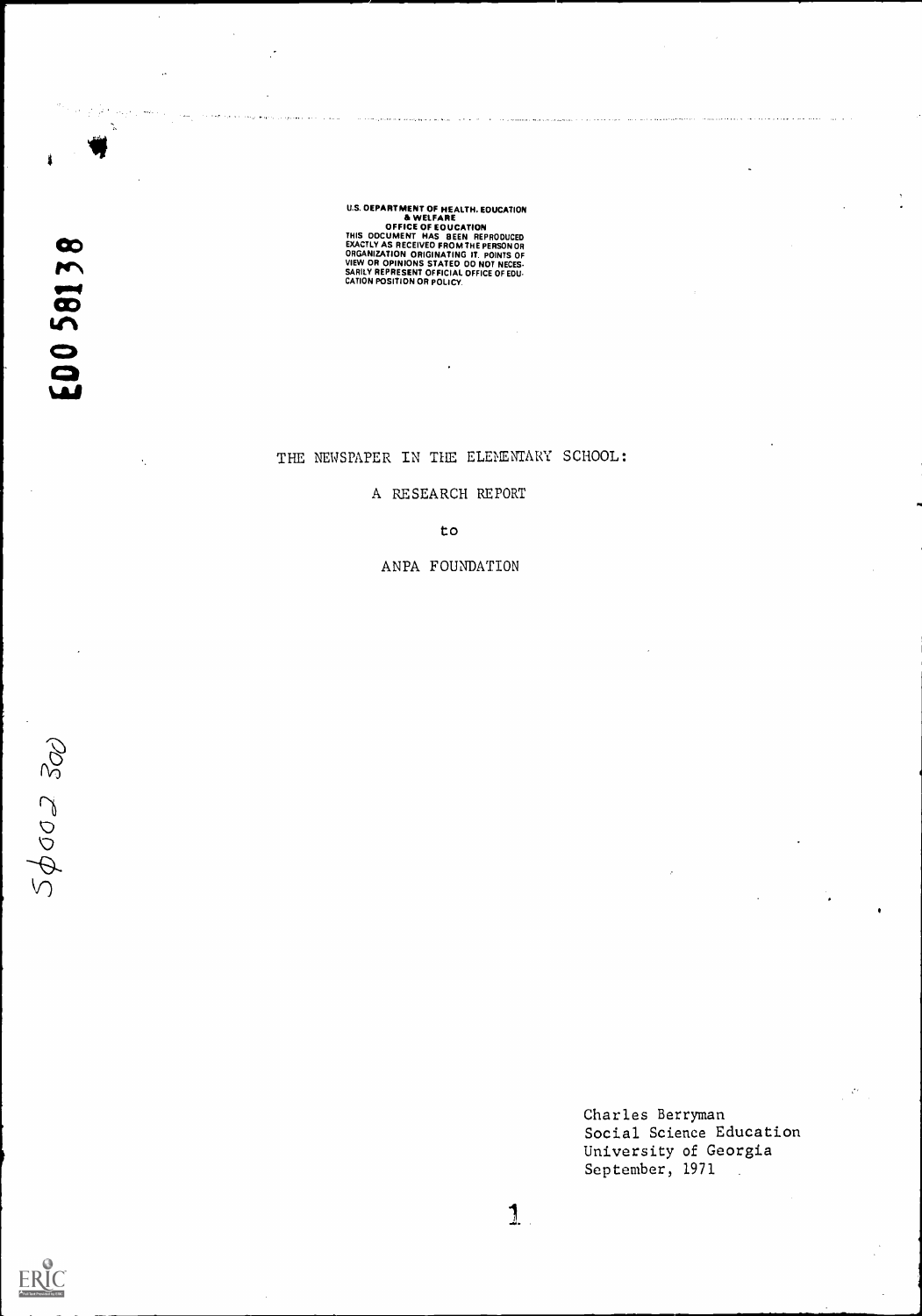Daily newspapers as instructional materials in the schools have long been used by teachers. For over a decade, the American Newspaper Publishers Association with the assistance and cooperation of member newspapers and the National Council for Social Studies, has made intensive efforts to improve the quality of instruction when newspapers are used.

Newspapers as instructional tools have been utilized primarily in junior and senior high schools. Tests developed by Educational Testing Service demonstrated that students at these grade levels show gains in important skills as a result of instruction in newspaper use.

Relatively little attention has been given daily newspapers as instructional materials for elementary school use. The project reported here was designed to determine whether elementary students would gain in skills in a systematic program of newspaper instruction.

Instructional objectives duplicated aspects of newspaper reading included in the ANPA Foundation Newspaper Tests. These aspects, generally accepted as important by educational authorities who are experienced in this topic, include:

1. Identifying main points.

2. Locating information quickly and rejecting points not made.

3. Identifying sources of information and judging their reliability.

4. Evaluating relative importance of several points.

5. Distinguishing between fact and opinion.

6. Assessing creditability of newspaper content.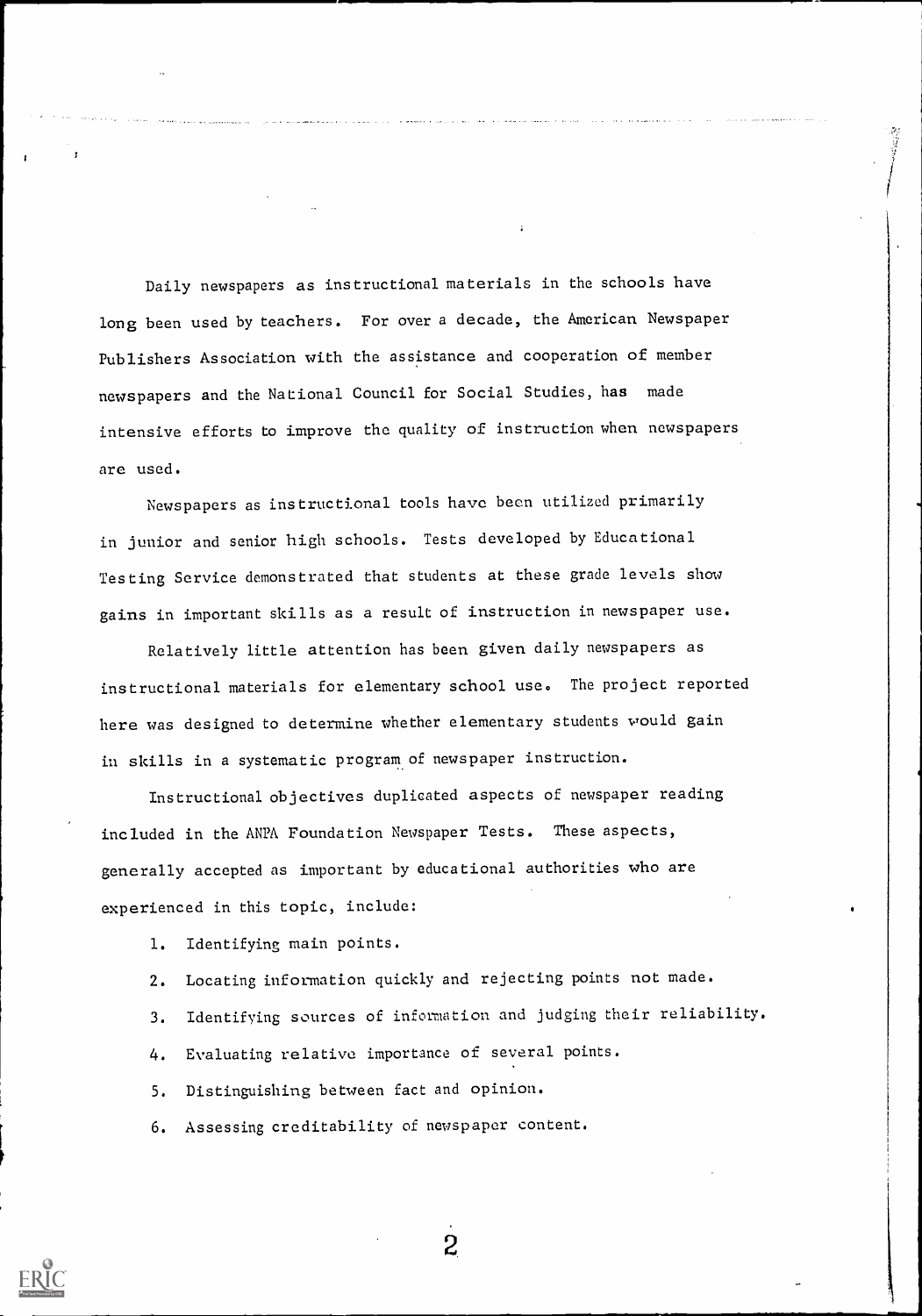7. Interpreting causation and predicting consequences of actions.

 $-2-$ 

8. Reading maps, charts, and graphs.

9. Assessing advertisements.

10. Recognizing kinds of language in various kinds of materials.

11. Interpreting photographs and cartoons.

12. Criticizing various content.

13, Evaluating constitutional guarantees of a free press.

14. Using accurately basic technical terminology of newspapers.

To attempt to attain these objects, fifty lesson plans were designed that used daily newspapers as the instructional material. Plans did not vary for different grade levels. Each specified the desired objectives and the teaching procedures that were anticipated to produce student achievement. Students were informed of the behaviors they were expected to attain in each lesson.

The research site selected was Hancock County, Georgia, where grades four through seven (excluding one seventh grade section) in Hancock Central School and grades four through six in Sparta School were included in project instruction. During the ten week period from January 4 to March 12, 1971, daily newspapers and lesson plans were provided for the five social studies teachers in these departmentalized schools. Daily class periods of approximately fifty minutes as normally scheduled were utilized. Teachers were encouraged to use only newspapers, but were free to supplement them with standard texts or other teaching materials

္က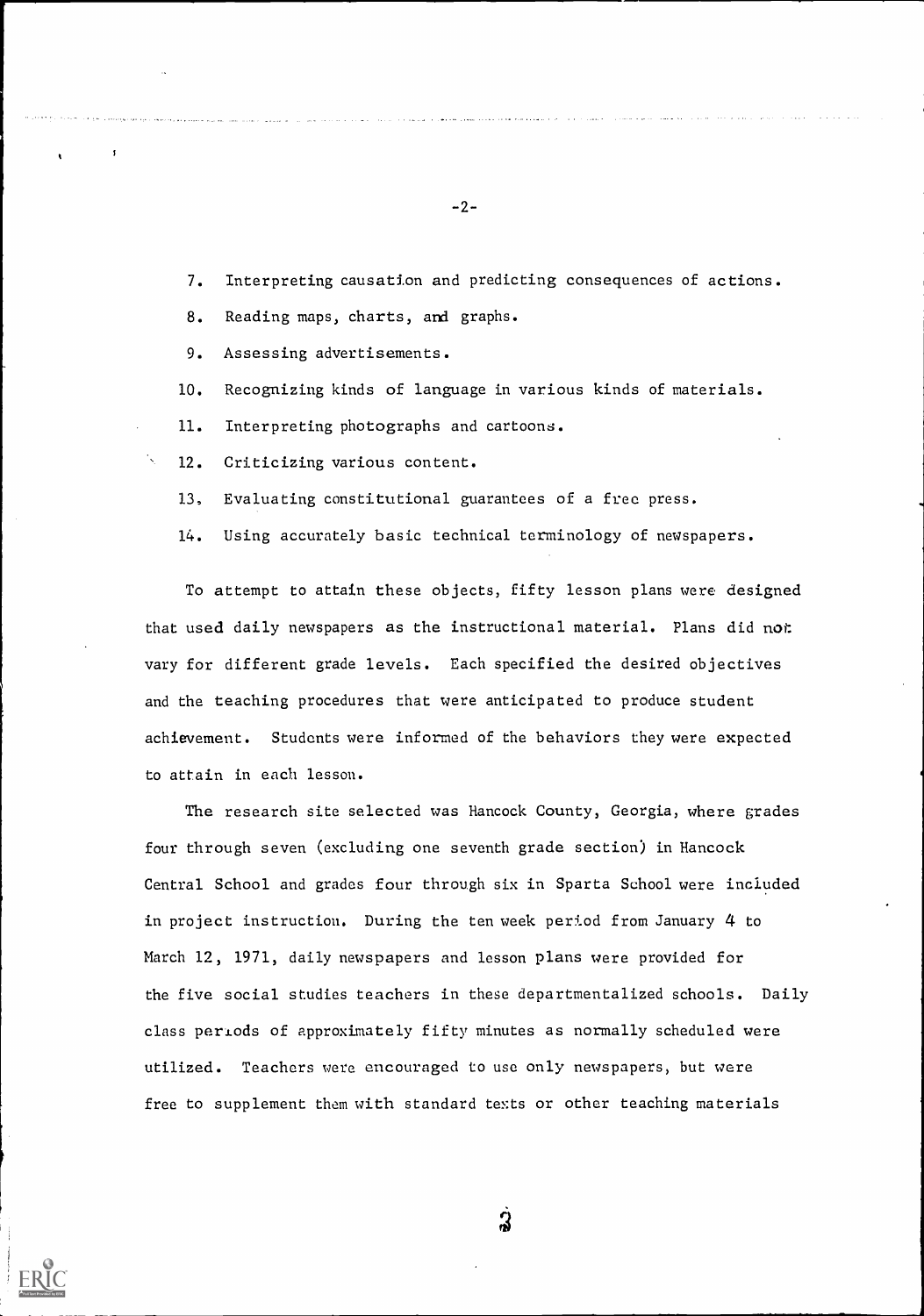if they choose. ln only two class sections were other materials used extensively.

. . . . . . . . . . . .

-3-

Class sections in Hancock Central continued to be homogeneously grouped during project instruction. Grade four at Sparta was homogeneously grouped into two sections; grades five and six each contained all students in the grade in one section. All students in Hancock Central and a majority of Sparta students were Black. Each of the five teachers was Black.

Three daily newspapers, the Atlanta Constitution, the Macon Telegraph, and the Augusta Chronicle, were provided, each for approximately one-third of the instructional period. These newspapers were selected because they are the three morning dailies that are regularly circulated in the county. No differences as to suitability for instructional use were observed among the three newspapers. Every student had access to his awn newspaper during the class period.

Hancock County was selected as the site primarily because of the innovative tendencies of school administrators in the system. The project required a school system that viewed innovation as desirable, that was willing to have results reported, and that was not defensive about its educational history. The rural South has many students, regardless of their race, whose total life style fails to provide preschool learnings that contribute to academic achievement. Some parents place low value on education; of the heavy majority who value education highly, many do not know how to make effective parental contributions to the academic success of their children. Local funds

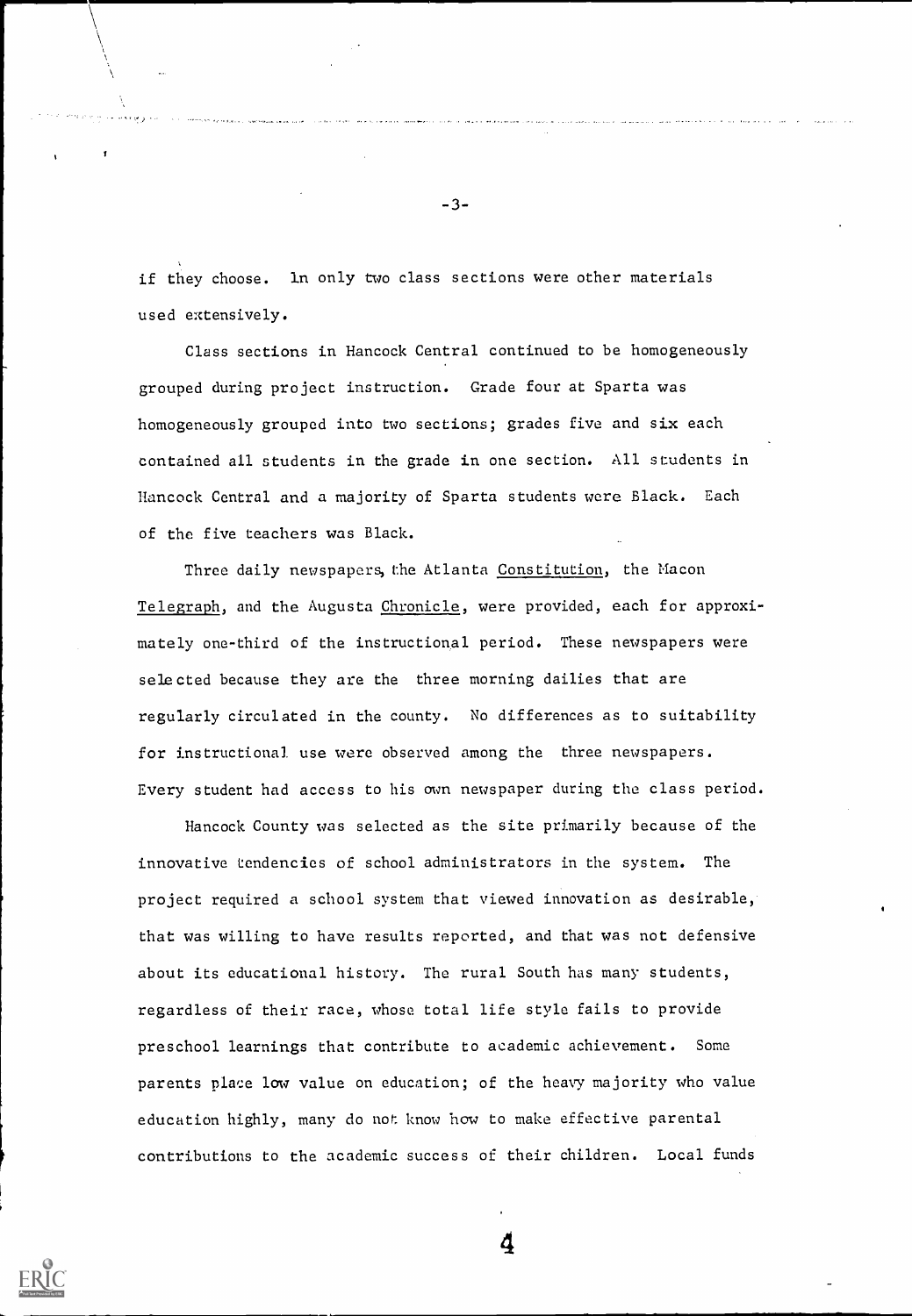for education are limited by the available tax base. Historically, educational opportunities for Blacks in the South were deliberately limited. Educational achievement of rural Southern students, again regardless of race, has over the years consistently been substantially lower than national norms despite the higher dropout rates in the region. Hancock County shares many of the educational problems of the remainder of the rural South, including the withdrawal from public schools of a substantial proportion of white students.

Changing social patterns, availability of Federal educational funds, and freedom of all citizens to register and vote appear to be related to educational change in the region. Intensive in-service teacher education efforts, availability of supplemental reading and audio-visual materials, and an increasing concern among parents, teachers, and school administrators are but three examples of a new direction in rural education in the South. As documented in Annual Reports of the Hancock County School Improvement Project, student academic achievement in Hancock County has increased substantially during the past five years, although achievement lavels do remain lower than in the nation at large. For a variety of reasons, Hancock County faced problems and began to move toward solutions earlier than most other rural Southern school systems.

Results were determined by administering pretes,ts and posttests of the ANPA Foundation Newspaper Test.<sup>2</sup> These tests provide thirty multiple

1Hancock County Schools, Sparta, Ga., 1967-1971.

-4-

 $\overline{5}$ 

<sup>21969</sup> Experimental Edition sponsored by National Council for the Social Studies, Cooperative Tests and Services, Educational Testing Service, Princeton, N. J.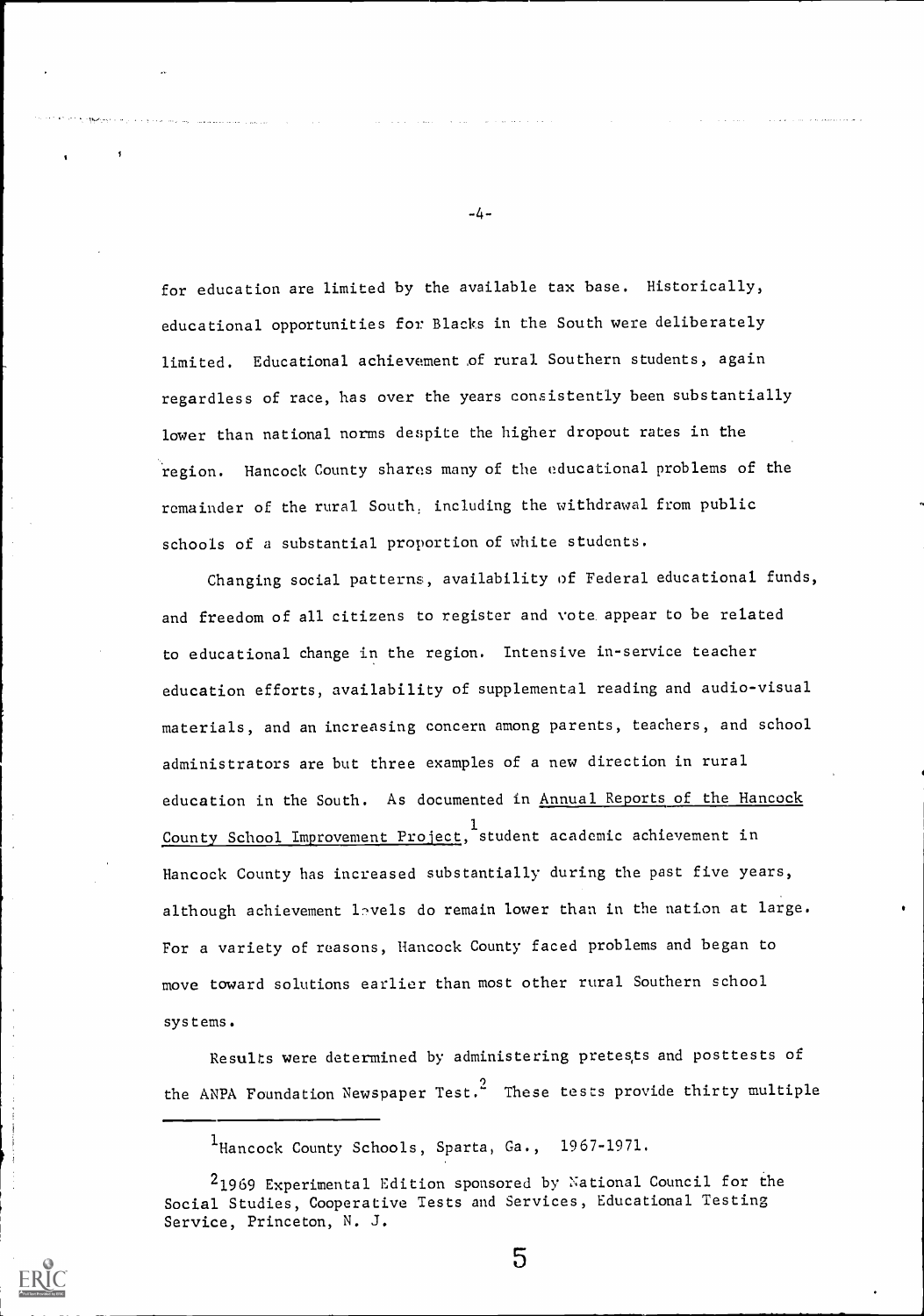choice items that are based heavily on articles contained in a "dummy" newspaper. This newspaper was designed to approximate the content, vocabulary, and level of comprehension of a standard daily newspaper. These tests include items that may be broadly categorized into testing knowledge of information related to newspapers and into testing skills in newspaper usage. About two-thirds of the items on each test appear to this author to be related to skills, and about one-third to factual content. Little of the factual content can be learned simply from reading the "dummy" newspaper, but rather must be specifically taught. Forms J-1 and J-2 were used as pretest and posttest, respectively, to measure the extent of attainment of objectives. Forms J-1 and J-2 are intended for junior high school use. They were adapted from Forms S-1 and S-2, the senior high school tests, and differ importantly from them only in vocabulary.

These junior high tests were given because tests of this nature specifically designed for elementary students do not exist. Some items were not suited for use with elementary students. However, such items created a conservative bias; that is, they appeared to result in an underestimation of student achievement. In research that might produce substantial curricular change, it seems preferable to be as conservative as possible. Results of standard instruction are well known. Caution in estimating effects of innovations is therefore warranted; there should be a high degree of assurance that innovative methods or materials are more productive.

6

-5-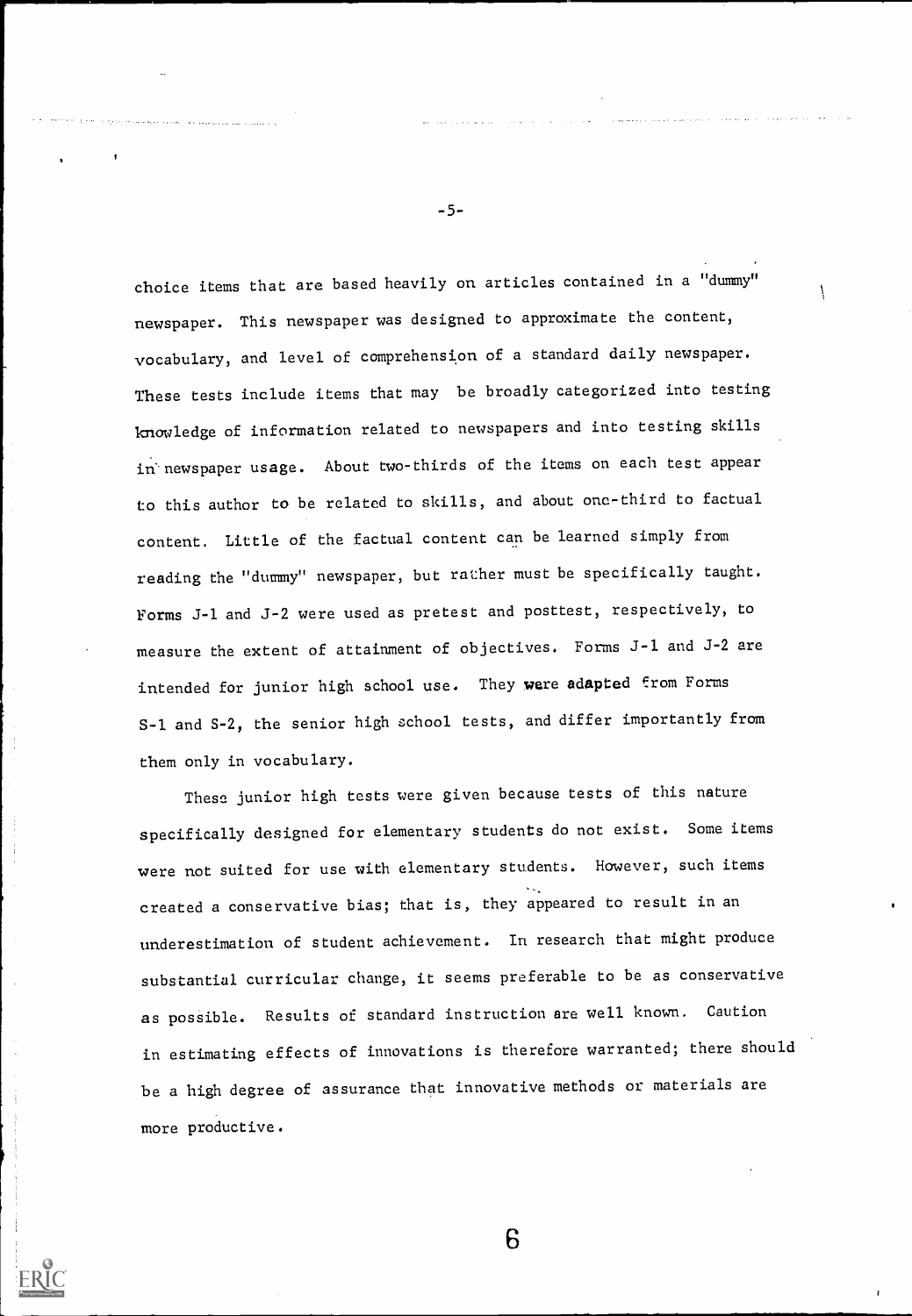The newspaper test does not provide standardized scores. The raw score is the number correct of the thirty items. Since each item has four possible responses, any student theoretically should obtain a score of 7.5 by guessing. In practice, few students were observed to guess. While a complete item analysis was not conducted, the pattern of responses as observed indicated clearly that certain potentially distracting responses did in fact function. Full documentation cannot be provided without destroying test security, but one item perhaps will illustrate.

This item presents a moral dilemma that was recognized and answered correctly by a moderate proportion of seventh grade students. It seems logical that a higher proportion of senior high students might respond accurately. One of the distracting responses is quite practical and does not recognize a moral issue. Younger students consistently chcse this response, apparently because of their immaturity. While most younger students answered incorrectly, their responses were not random. Observation of responses to this and to other items led to the assumption that, while some scores were lower than might he obtained by chance, gains made by relatively low scoring students were legitimate gains and could not be attributed to chance.

Another check on the effectiveness of project instruction was administration of pretests and posttests of a standardized reading test. Based partly on availability of the test within the school system and partly on the desirability for other purposes of comparing project students' scores with much older data, Sequential Tests of Educational Progress



-6-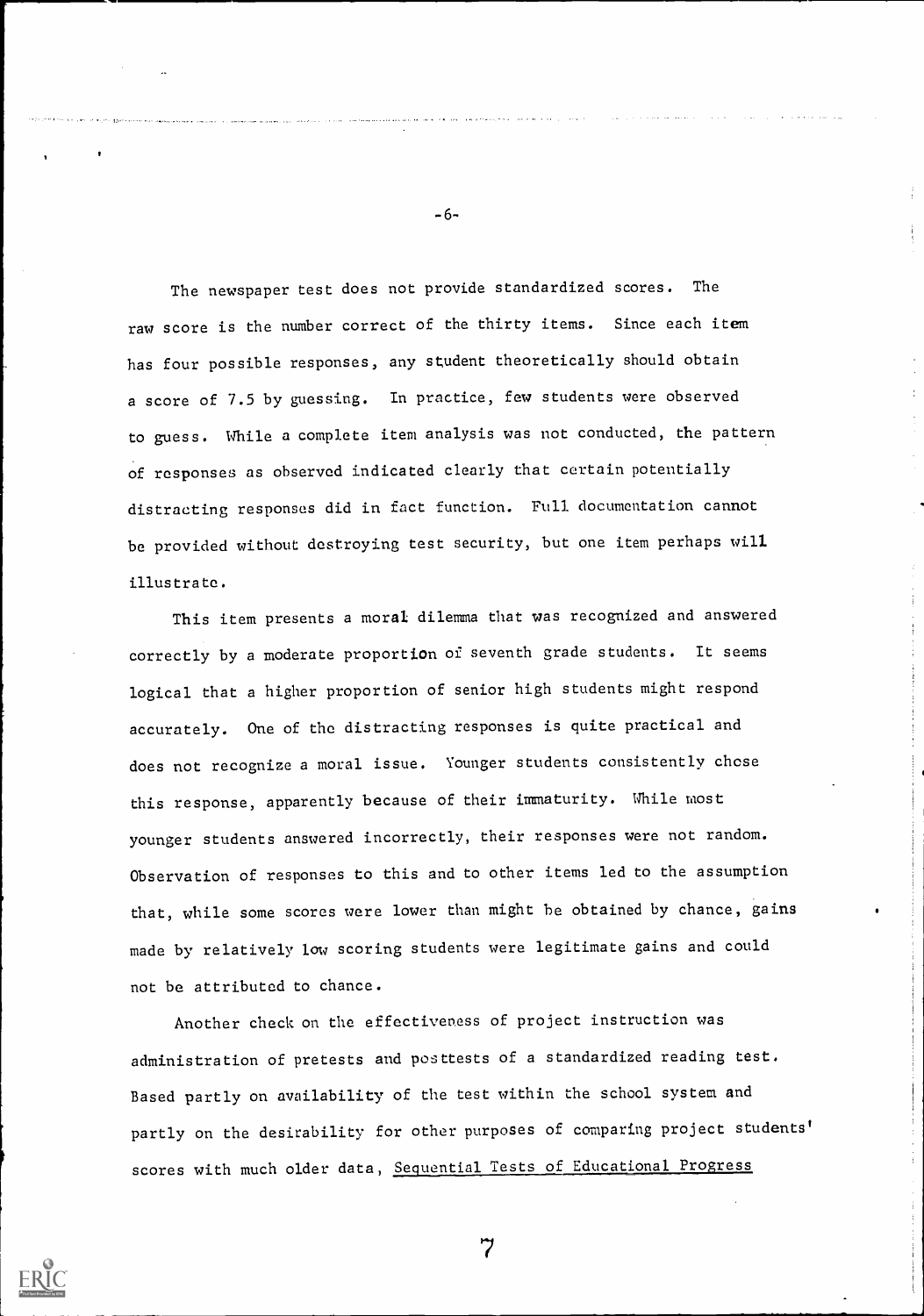in Reading were administered.<sup>3</sup> Forms used were 4A and 4B for grades four, five, and six and forms 3A and 3B for grade seven. Certain limitations of the test, for some poor readers involved in the project, created some problems in interpreting data. The test publisher warns that spuriously low scores may be obtained if the test is too difficult. Again, however, this appeared to be a conservative bias, with the test perhaps underestimating actual gains in reading for those students.

These tests include standardized scores which partially correct for guessing. It appeared that some students made raw score gains which were legitimate but which were not reflected in standard score gains. No more suitable STEP reading test for the affected stulents was available, and by the time scores were obtained and the problem detected, the instructional project was in process to be point that another reading pretest which did not include gains (or losses) from the project was impossible to administer. As a consequence, the research procedure may have discriminated against students of lesser ability, especially younger students. As noted above, conservative estimates of achievement seem preferable to overestimates.

Students responded to attitudinal items that were intended to determine their feelings about newspaper instruction. Replies were judged to be invalid since responses and observed behavior appeared to have little correlation in many instances.

Any instructional project and its accompanying research includes several limitations that either are inherent or present as a consequence

 $3$ Cooperative Test Division, Educational Testing Service, Princeton, N.J.

-7-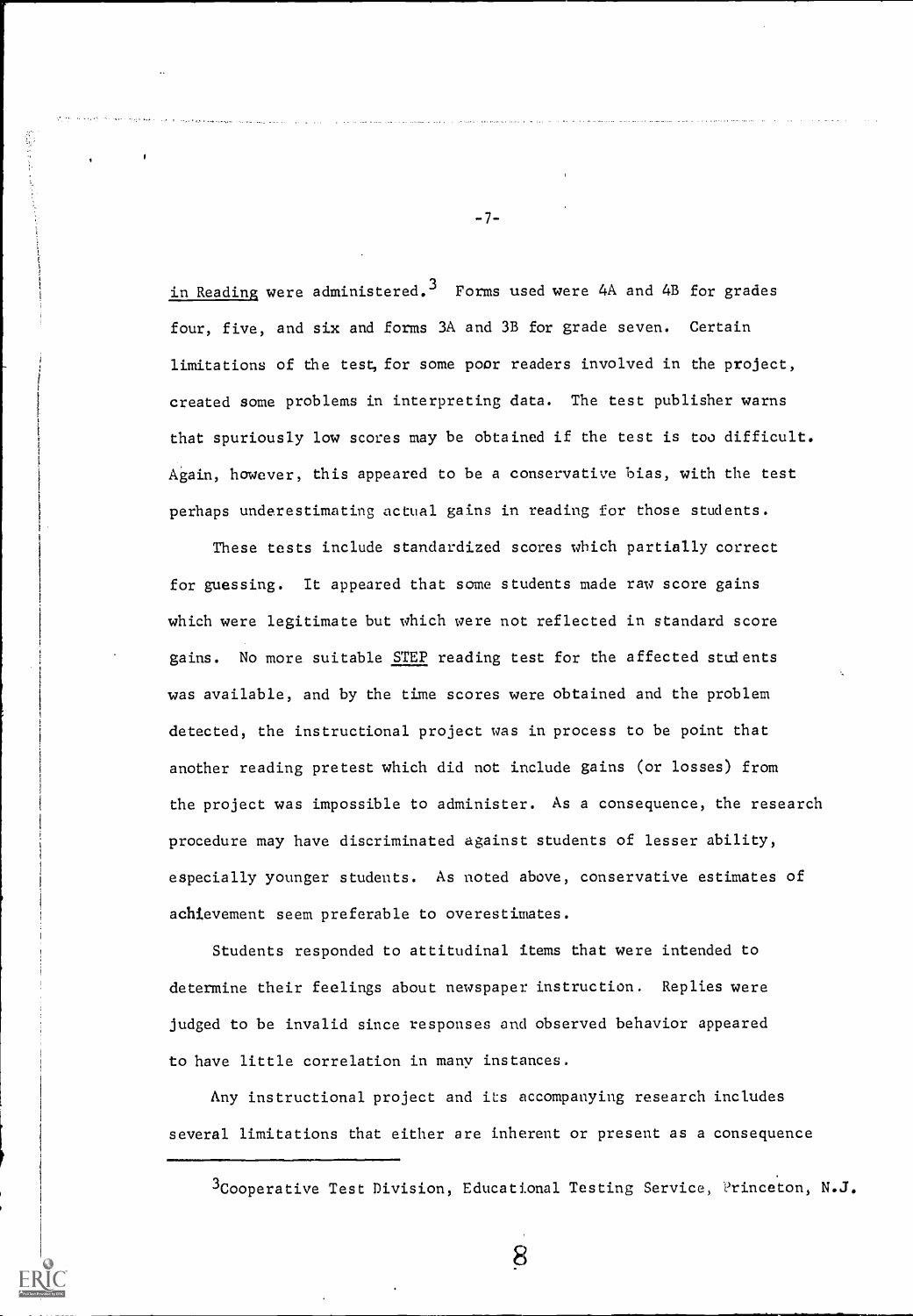of design. One inherent problem is the extent to which any results may be applicable to other groups. The project discussed here involved students in a particular school system, the appropriate teachers in that system, and a project designer with his own assumptions about desirable objectives and suitable lesson plans to obtain chem. The students involved were disproportionately rural, poor, and Black, among other characteristics. Uhether results obtained with such students can be generalized to predict equal or better success with other students is uncertain. Educational theory suggests that such generalizations might be valid.

The project teachers involved were Black females who tended (as a group) to be older, to have not attended college as recently, but to have had more recent in-service training, than the typical American teacher. Whether the results they obtained can be attained by other teachers remains to be seen. In the informal judgment of the project designer, they did seem to be more willing to follow lesson plans provided for them than typically could be expected. The lesson plans and newspapers were not "teacher-proof" but there did appear to be a distinct relationship between adherence to plans provided and student achievement, hardly an unexpected phenomenon when lessons and tests had congruous objectives.

Whether project results are considered desirable relies on whether the objectives for using newspapers in the classroom are considered acceptable and valuable. These objectives tend to be strongly skill oriented. There arc those who see as more important and desirable

9

-8-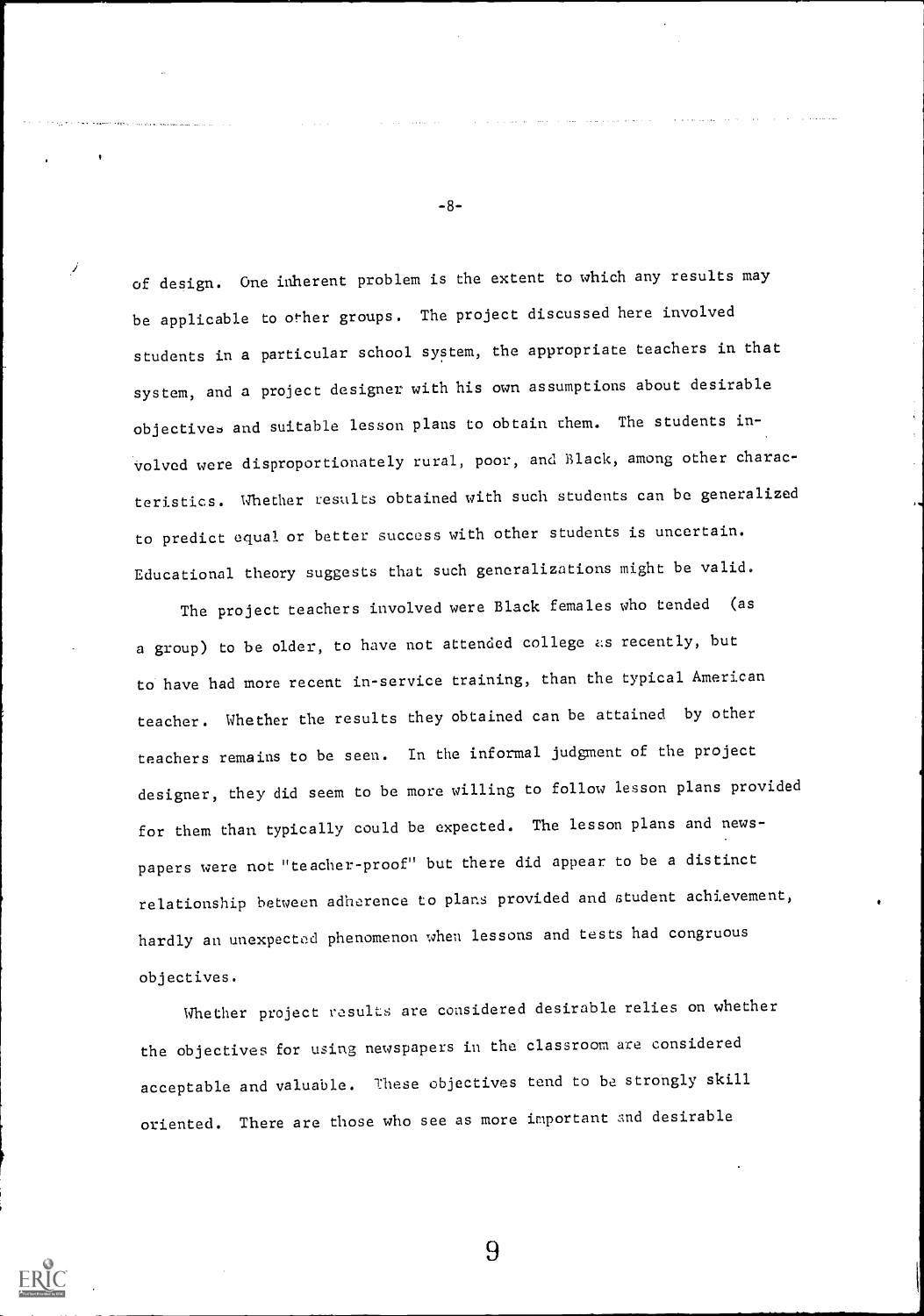affective educational objectives that attempt to modify student attitudes who may be relatively unimpressed with skill improvement. The point is simply that the desirability of any particular student learning is a philosophical question. This project was based on the philosophical assumption that it is useful and desirable to be able to read efficiently 'newspapers in particular and printed matter in general.

Results on the ANPA Foundation Newspaper Tests published by Cooperative Tests and Services, Educational Testing Service, and the Reading Test from the Sequential Tests of Educational Progress from the same publisher are reported below. On newspaper tests, Form J-1 was utilized at the pretest and is designated as Newspaper I in each table. Form J-1 was administered prior to the ten-week unit of instruction. Form J-2 was used for each of the two posttests. The first posttest was administered immediately after the conclusion of the instructional unit and is designated as Newspaper II in the tables. The second posttest was given ten weeks after conclusion of the instructional unit and in the tables is designated as Newspaper III. In analyzing data from any two tests, scores for all students who took those tests were utilized. The mean score reported for any given test may therefore vary slightly from table to table.

The newspaper tests were designed for junior high school students, and as noted above, appeared to include Some items that discriminated

10

-9-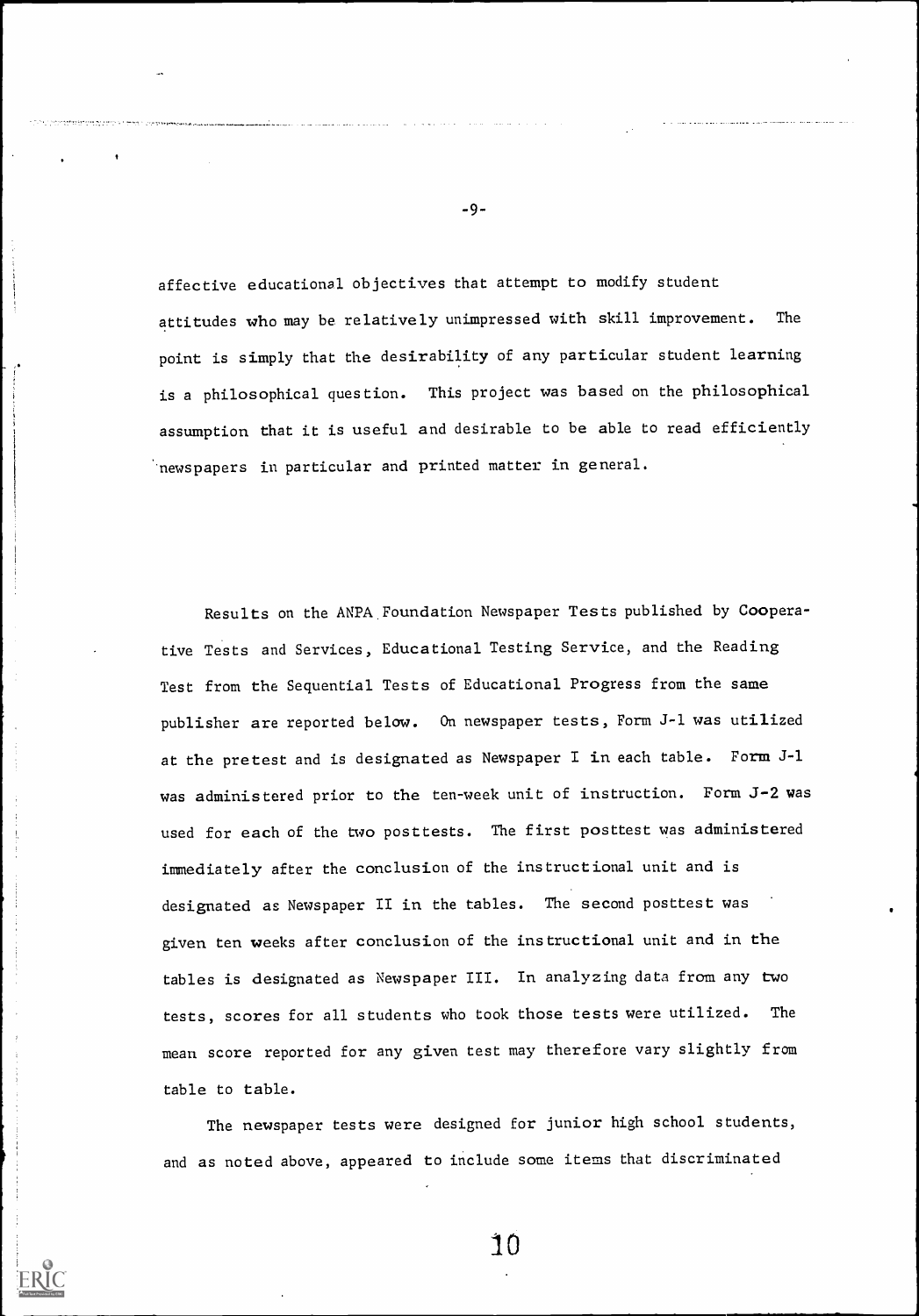against elementary school students because of the students' lack of maturity. Further, some items appeared to be alien to.rural, Southern elementary students. Therefore, results obtained on the newspaper tests, if not reliable estimates of real progress, appear to underestimate actual gains. Actual gains seem to be at least as great as test scores indicate.

Form 3-A of the STEP Reading test was administered as the pretest for grade seven; Form 4A was given in grades four, five, and six. Forms 3B and 4B, respectively, were used as the posttests. Pretests and posttests are designated in the tables as Reading I and Reading II.

Scores for several sections of each grade in Hancock Central School are available. Sections are homogeneously grouped for each grade. In the tables, sections are identified by grade and level. The first number indicates the grade; the second shows the section number. A lower section number is a higher ability group. For example, 4-1 designates the highest ability section of the fourth grade; 5-5 indicates the lowest ability section of the fifth grade. Sections were not created especially for the newspaper instructional unit, but rather were a consequence of the normal practice of the school for all academic instruction.

The smaller Sparta School had only one heterogeneous section for grades five and six (indicated in tables as 5S and 6S) and two homogeneously grouped sections of the fourth grade (indicated as 4AS and 4BS for higher and lower sections, respectively, in the tables). No social studies course was offered in grade seven in Sparta School during the academic quarter that the newspaper unit was taught.

11

-10-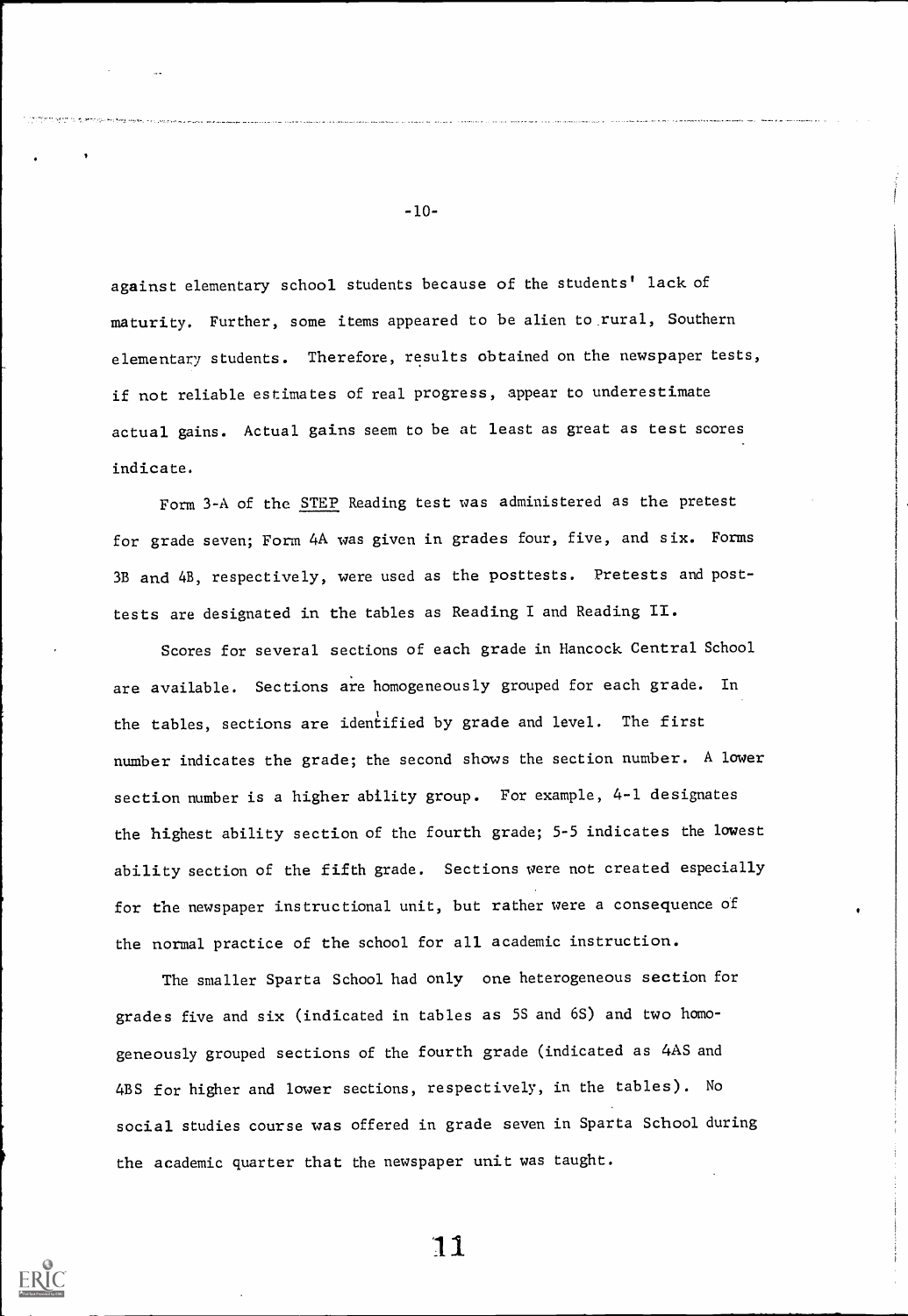Results for the newspaper pretest (Newspaper I) and the first posttest (Newspaper 2) for the seventh grade are depicted in Table 1.

### TABLE 1

Seventh Grade Newspaper Test: Pretest and Posttest I Results

| $7 - 1$<br>$7 - 2$<br>$7 - 3$ | Newspaper I<br>Mean Score<br>7.41<br>7.41<br>4.92 | Newspaper II<br>Mean Score<br>12.82<br>9.95<br>9.40 | Mean<br>Difference<br>5.41<br>2.54<br>4.48 | ∸<br>6.36<br>4.47<br>7.43 | df<br>16<br>21<br>24 | $\overline{\phantom{0}}$<br>level<br>.0005<br>0005 •<br>.0005 |  |
|-------------------------------|---------------------------------------------------|-----------------------------------------------------|--------------------------------------------|---------------------------|----------------------|---------------------------------------------------------------|--|
| $7 - 4$                       | 6.92                                              | 8.79                                                | 1.87                                       | 2.10                      | 23                   | NS                                                            |  |

Mean scores and mean differences are based upon newspaper test raw scores. The maximum possible score is thirty. National tryouts in 1969 of the newspaper tests in junior high school yielded scores of 51% ( a raw score of just over 15) for junior high school students who had newspaper training. 4 Seventh grade results from Table 1 cannot be compared directly with these results since age or maturity of the students appears to influence results. It seems likely that students involved in the project scored somewhat lower than a national sample of seventh graders with comparable instruction might score, however.

Gains for three of the four sections were significant at the .0005 level. Values for t were computed for these and for all other groups by a "difference method" as recommended by Garrett.<sup>5</sup> According to probability theory, a  $\underline{t}$  value significant at .0005 can occur by chance only five times in ten thousand. The chance of obtaining such  $\underline{t}$  values for

<sup>&</sup>lt;sup>5</sup>Henry Garrett, <u>Statistics in Psychology and Education</u>. New York: Longmans, Green, and Co., 1958, p. 227.  $12$ 



 $-11-$ 

<sup>&</sup>lt;sup>4</sup>The ANPA Foundation Newspaper Test, Educational Testing Service, Princeton, N. J. (undated)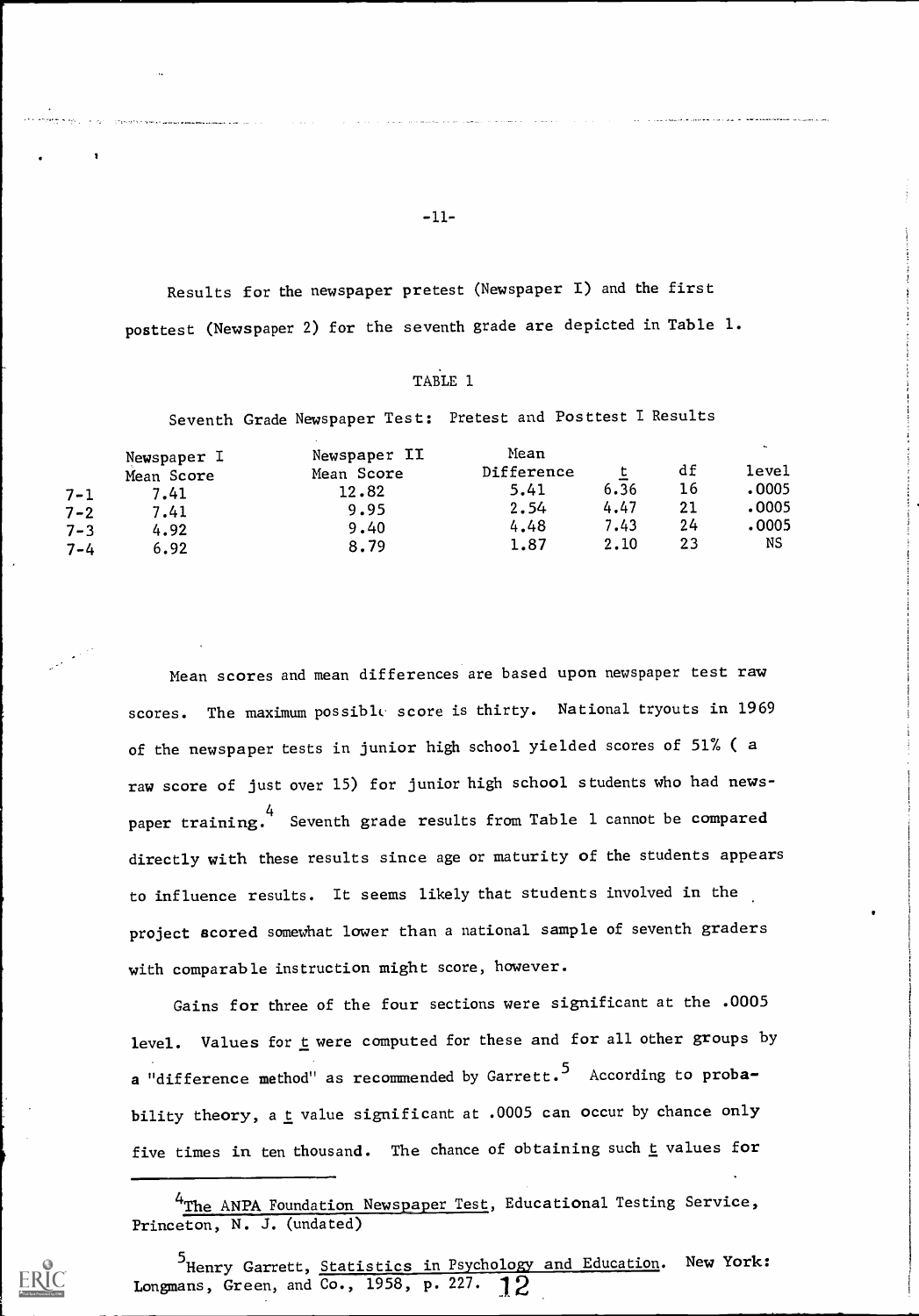most of the sections involved in the project is very slim indeed; a high level of confidence that gains obtained resulted from instruction is warranted. A confidence level of .01 (one time in one hundred that an event might occur by chance) is usually regarded as a high level of confidence in educational research.

The "7-4" (lowest ability) section of the seventh grade was judged by its teacher to be having difficulty with newspaper instruction after less than three weeks of instruction. Thereafter, this group received part time instruction in newspaper use. This section, one other that received part-time newspaper instruction, and one that received fulltime instruction were the only three that did not achieve significant gains at the .005 (five times in one thousand that the gain might occur by chance) level or better between the newspaper pretest and first posttest.

The highest ability section of seventeen seventh grade students was not included in project instruction. This section scored an insignificant reading gain. The second highest ability group (identified as 7-1 in the tables) closed the substantial reading gap between the two sections as a result of their gain while using newspapers. The highest ability section's teacher did use newspapers as supplementary materials during the ten week period and the group scored a significant gain on the newspaper test. The greatest gains were recorded by those students who scored extremely low on the pretest; pretest and posttest correlation was -.70. It seemed clear that the teacher effectively diagnosed individual's problems and provided instruction that corrected them.

-12-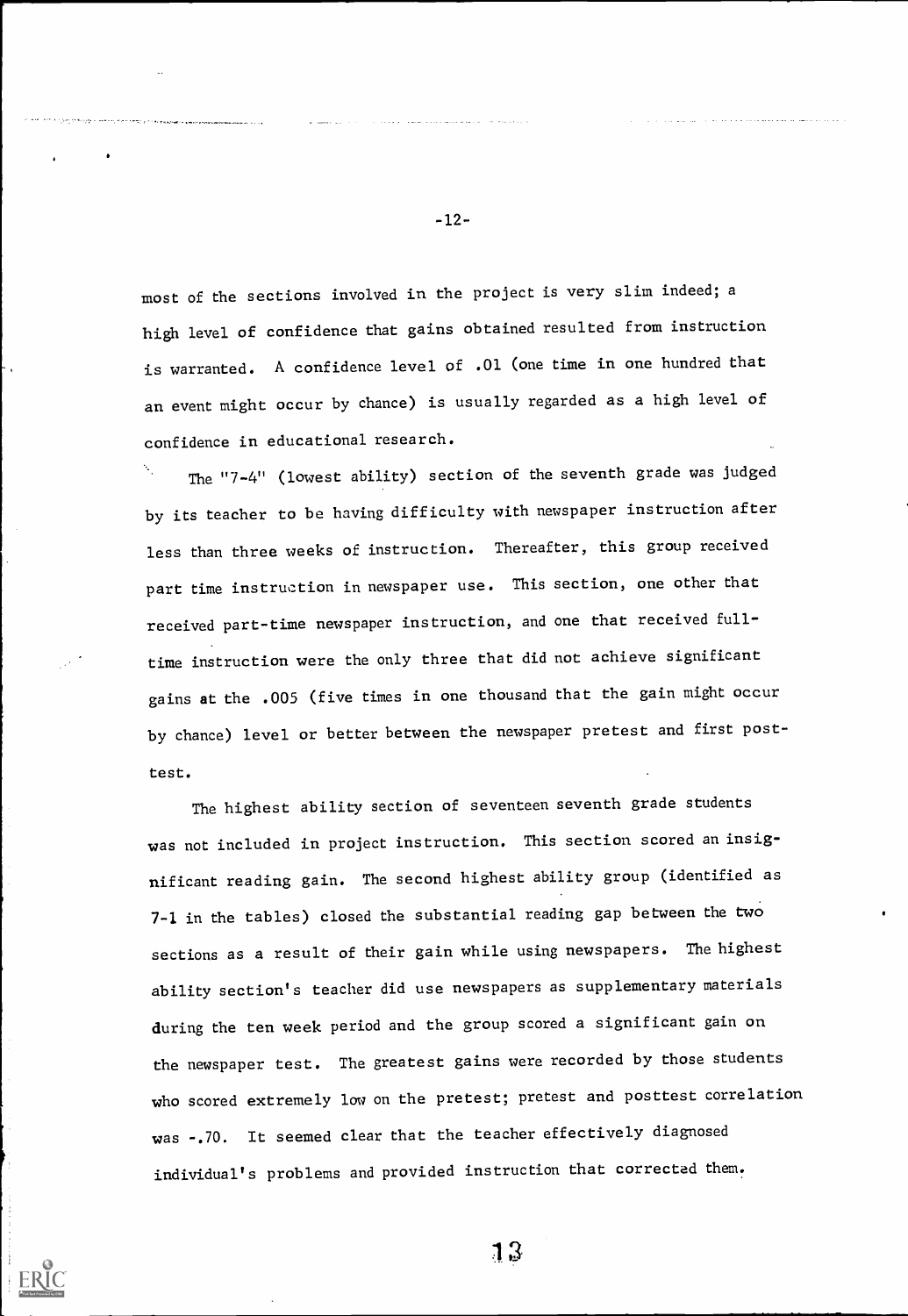Results for sixth grade sections are shown in Table 2. One sixth grade section that did receive full time instruction in newspaper use failed to attain a significant gain. Each of the other four sections' gain was highly significant.

#### TABLE 2

Sixth Grade Newspaper Test: Pretest and Posttest I Results

| 6-1<br>$6 - 2$<br>$6 - 3$<br>$6 - 4$ | Newspaper I<br>Mean Score<br>7.62<br>6.86<br>5.37<br>5.23 | Newspaper II<br>Mean Score<br>12.41<br>8.62<br>8.67<br>8.08 | Nean<br>Difference<br>4.79<br>1.76<br>3.30<br>2.85 | 7.04<br>2.00<br>5,00<br>4.19 | df<br>28<br>28<br>26<br>25 | <b>level</b><br>,0005<br>NS<br>.0005<br>.0005 |  |
|--------------------------------------|-----------------------------------------------------------|-------------------------------------------------------------|----------------------------------------------------|------------------------------|----------------------------|-----------------------------------------------|--|
| $6-S$                                | 5.09                                                      | 11.14                                                       | 6.05                                               | 5.76                         | 21                         | .0005                                         |  |

Table 3 illustrates a significant gain at the .0005 level for all sections of the fifth grade. During the course of the project, the Hancock Central fifth grade teacher was judged to follow the lesson plans more carefully than other project teachers. Gains made by her students during the course of the project were substantial.

#### TABLE 3

Fifth Grade Newspaper Test: Pretest and Posttest I Results

|                    | Newspaper I  | Newspaper II<br>Mean Score | Nean<br>Difference |       | df | level |  |
|--------------------|--------------|----------------------------|--------------------|-------|----|-------|--|
|                    | Mean Score   | 11.82                      | 10.03              | 12.70 | 27 | .0005 |  |
| $5 - 1$<br>$5 - 2$ | 1.79<br>3.31 | 7.45                       | 4.14               | 6.79  | 28 | .0005 |  |
| $5 - 3$            | 4.96         | 8.04                       | 3.08               | 4.05  | 25 | .0005 |  |
| $5 - 4$            | 1.77         | 7.27                       | 5.50               | 9.48  | 21 | .0005 |  |
| $5 - 5$            | 2.86         | 8.14                       | 5.28               | 9.96  | 28 | .0005 |  |
| $5-S$              | 5.22         | 9.43                       | 4.21               | 5.28  | 23 | .0005 |  |

-13-

,<br>sa gana a sina no

Ñ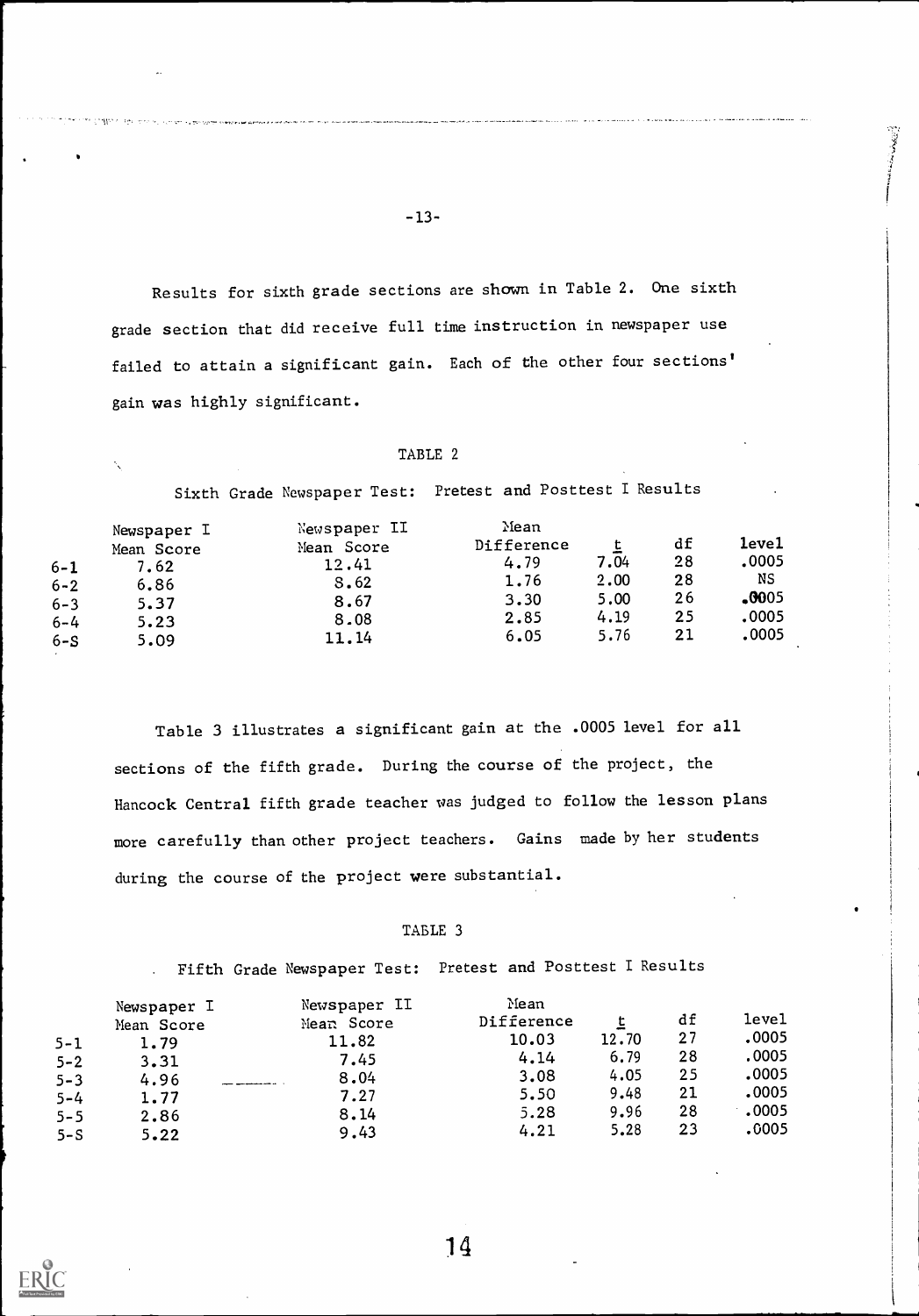Pretest scores for the fifth grade were extremely low; most fifth graders simply could not cope with a newspaper at the beginning of the project.

Fourth grade students also had quite low pretest scores and many showed evidence during the test administration that they could not use a'newspaper effectively. Posttest scores for fourth graders were at approximately a level that might be obtained by randomly marking each of the thirty answers. Observation of the students during the test administration and observation of items marked correctly, as well as noting tendencies to select a single wrong answer for certain items, led to the belief that results did not occur by chance. Since scores are rather low after instruction, use of the daily newspaper in a systematic instructional program in fourth grade may be debated legitimately. As will be seen later, gains continued to accrue during the ten-week period after instruction in newspaper use ceased. It seems likely that skills can be taught in fourth grade that continue to improve with normal school instruction.

Table 4 indicates significant gains for all sections that utilized newspapers full-time. The section that used newspapers only part-time scored an insignificant loss.

Table 5 includes results by grade total, teacher total, school total, and for all students. Each combination scored gains significant at the .0005 level. These results indicate clearly the effect of newspaper instruction for large groups of students. While any given student might or might not profit from such instruction, a highly positive response was elicted from elementary students as a whole.

-14-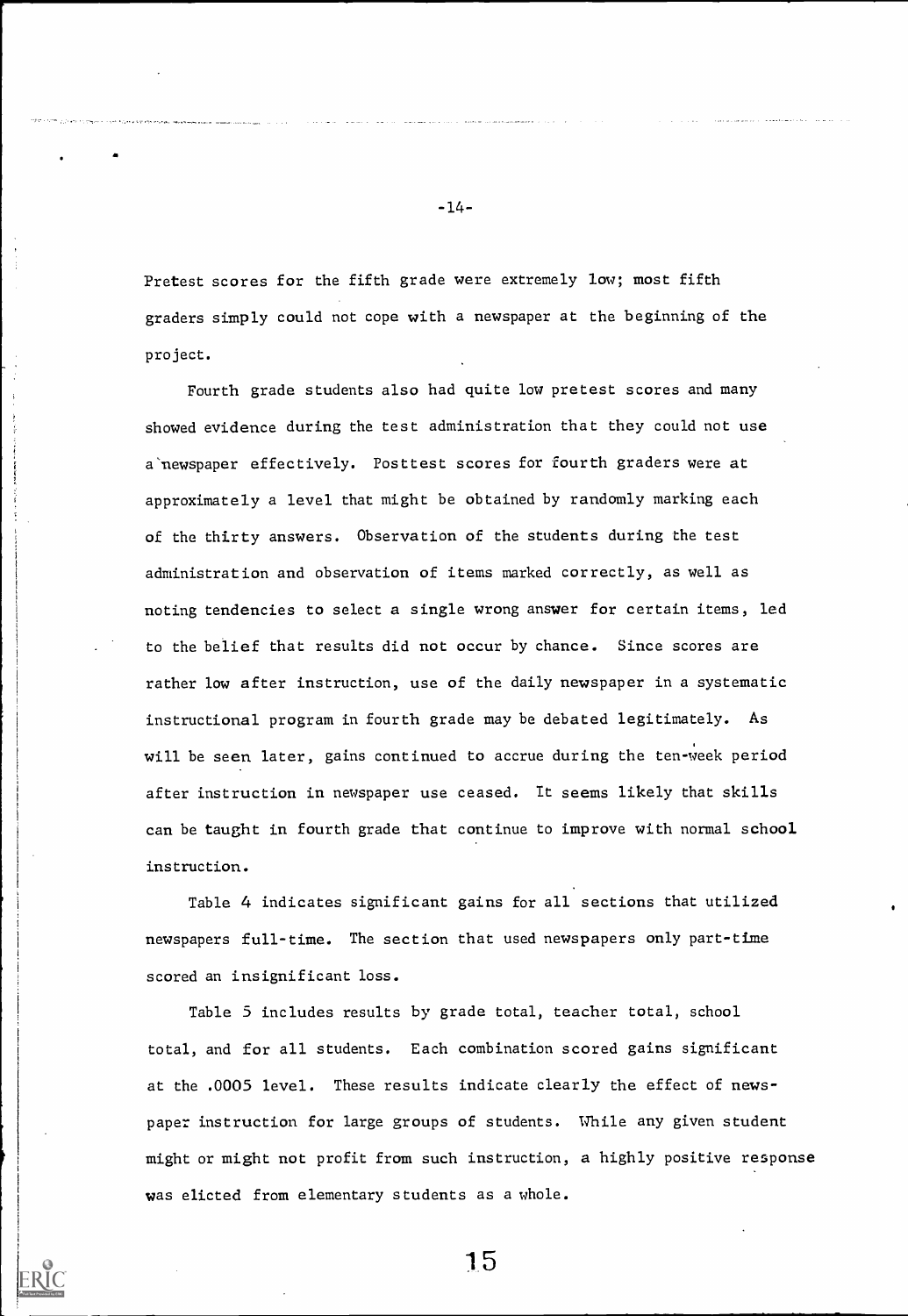TABLE 4

-15-

Fourth Grade Newspaper Test: Pretest and Posttest I Results

| $4 - 1$<br>$4 - 2$<br>$4 - 3$<br>$4 - 4$<br>$4 - 5$<br>$4 - 6$<br>4AS | Newspaper I<br>Mean Score<br>4.00<br>1.65<br>1.65<br>1.64<br>1.44<br>2.25<br>5.00 | Newspaper II.<br>Mean Score<br>8.17<br>7.17<br>5.39<br>6.40<br>6.52<br>6.50<br>7.78 | Mean<br>Difference<br>4.17<br>5.52<br>3.74<br>4.76<br>5.08<br>4.25<br>2.78 | 3.11<br>13.80<br>6.13<br>5.88<br>9.58<br>5.28<br>3.56 | df<br>22<br>22<br>22<br>24<br>24<br>19<br>26 | leve1<br>.005<br>.0005<br>.0005<br>.0005<br>.0005<br>.0005<br>.005 |  |
|-----------------------------------------------------------------------|-----------------------------------------------------------------------------------|-------------------------------------------------------------------------------------|----------------------------------------------------------------------------|-------------------------------------------------------|----------------------------------------------|--------------------------------------------------------------------|--|
| 4BS                                                                   | 5.39                                                                              | 3.94                                                                                | $-1.45$                                                                    | 1.60                                                  | 17                                           | NS                                                                 |  |

### TABLE 5

Newspaper Test: Pretest and Posttest I Results

|                | Newspaper I | Newspaper II | Mean       |       |     |       |  |
|----------------|-------------|--------------|------------|-------|-----|-------|--|
|                | Mean Score  | Mean Score   | Difference | 트     | df  | leve1 |  |
| Grade 7        | 6.34        | 10.13        | 3.47       | 9.38  | 87  | ,0005 |  |
| Grade 6        | 6.11        | 9.76         | 3.65       | 10.43 | 132 | .0005 |  |
| Grade 5        | 3.29        | 8.72         | 5.43       | 19.39 | 156 | .0005 |  |
| Grade 4        | 2.84        | 6.58         | 3.74       | 14.38 | 183 | .0005 |  |
| Teacher A      | 2.06        | 6.72         | 4.66       | 15.03 | 118 | .0005 |  |
| Teacher B      | 5.16        | 8.26         | 3.10       | 7.21  | 89  | .0005 |  |
| Teacher C      | 3.19        | 8.82         | 5.63       | 19.41 | 133 | .0005 |  |
| Teacher D      | 5.69        | 9.16         | 3.47       | 10.12 | 130 | .0005 |  |
| Teacher E      | 6.34        | 10.13        | 3.47       | 9.38  | 87  | ,0005 |  |
| Hancock        |             |              |            |       |     |       |  |
| Central School | 4.17        | 8.34         | 4.17       | 26.06 | 471 | .0005 |  |
| Sparta         |             |              |            |       |     |       |  |
| School         | 5.16        | 8.26         | 3.10       | 7.21  | 89  | .0005 |  |
| All Students   | 4.32        | 8.32         | 4.00       | 26.67 | 561 | .0005 |  |

Teachers "A" and "C" in Table 5 above were the two judged as most frequently adhering to lesson plans. Teacher "B" was judged as most creative and innovative, and appeared to attempt to take maximum advantage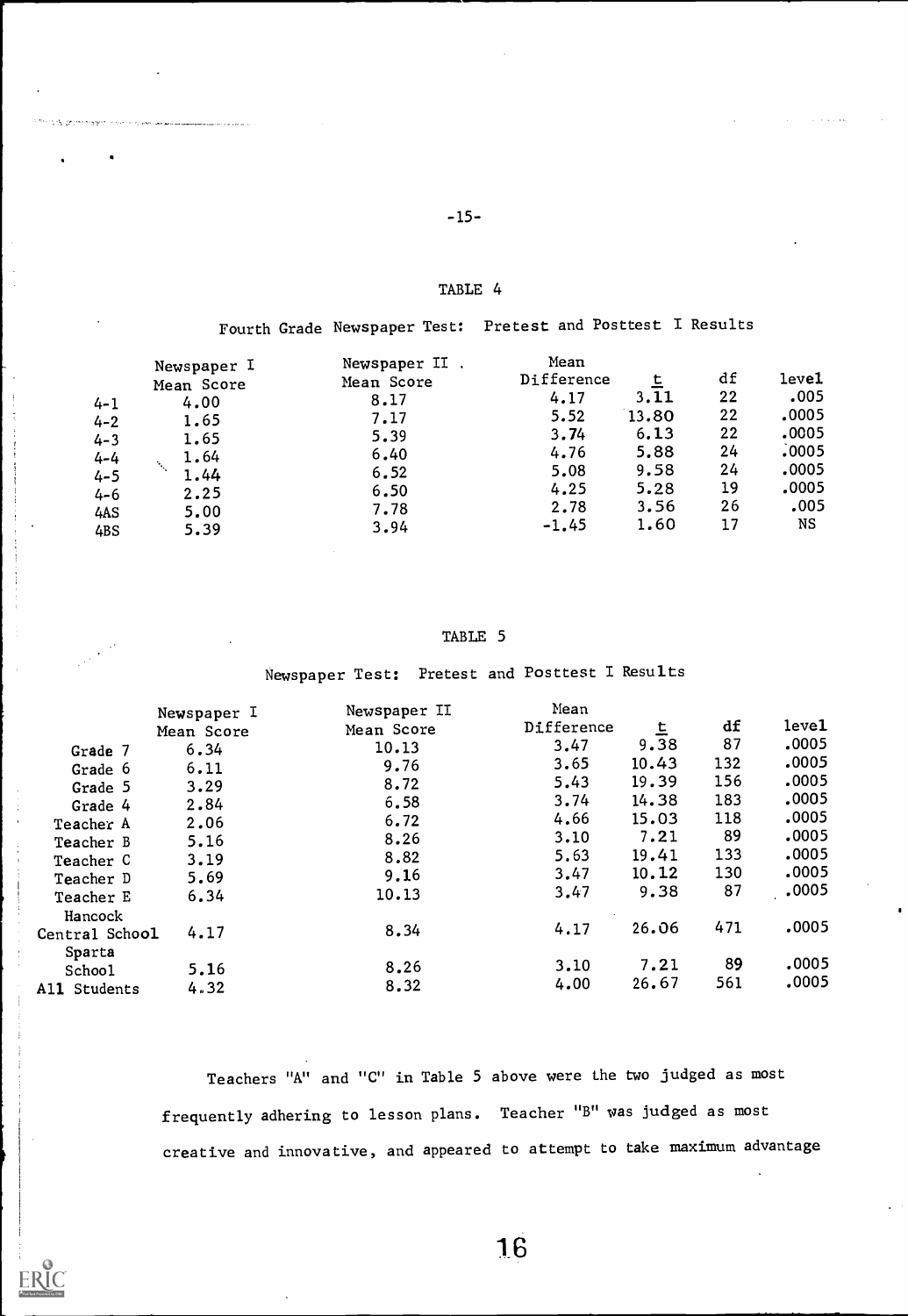of student interests. Relevance as a key to improving achievement thus seems questionable, at the least.

Ten weeks after systematic instruction in newspaper use ceased, the newspaper test was again administered. The intent, of course, was to determine whether gains persisted. If gains during the course of the project had been primarily the result of recall of information, a decline in scores could be anticipated. Conversely, if the original gain were influenced by skill development, then the gain should persist. Only two of the twenty-three sections (the lowest ability group of the seventh grade and the highest ability group of the fifth grade at Hancock Central) showed a loss during the ten-week period following instruction. Every other section showed a gain, although most gains were not statistically significant. For the student group as a whole, a significant gain was recorded. Regression effect and practice effect on scores obtained on the second posttest are undetermined. However, there is reason to believe that the use of daily newspapers in these elementary schools resulted in the learning of skills that are retained or even enhanced over extended periods of time.

Table 6 includes results for all sections and combinations for data obtained in the two posttests.

The analysis of data from the newspaper pretest and the second posttest that was administered ten weeks following the conclusion of newspaper instruction revealed that twenty of ehe twenty-three sections had gained in scores at the .0005 level of confidence. Another had a gain

-16-

المستقلة المصطلح والمساجمة المالية التي الحاربة ال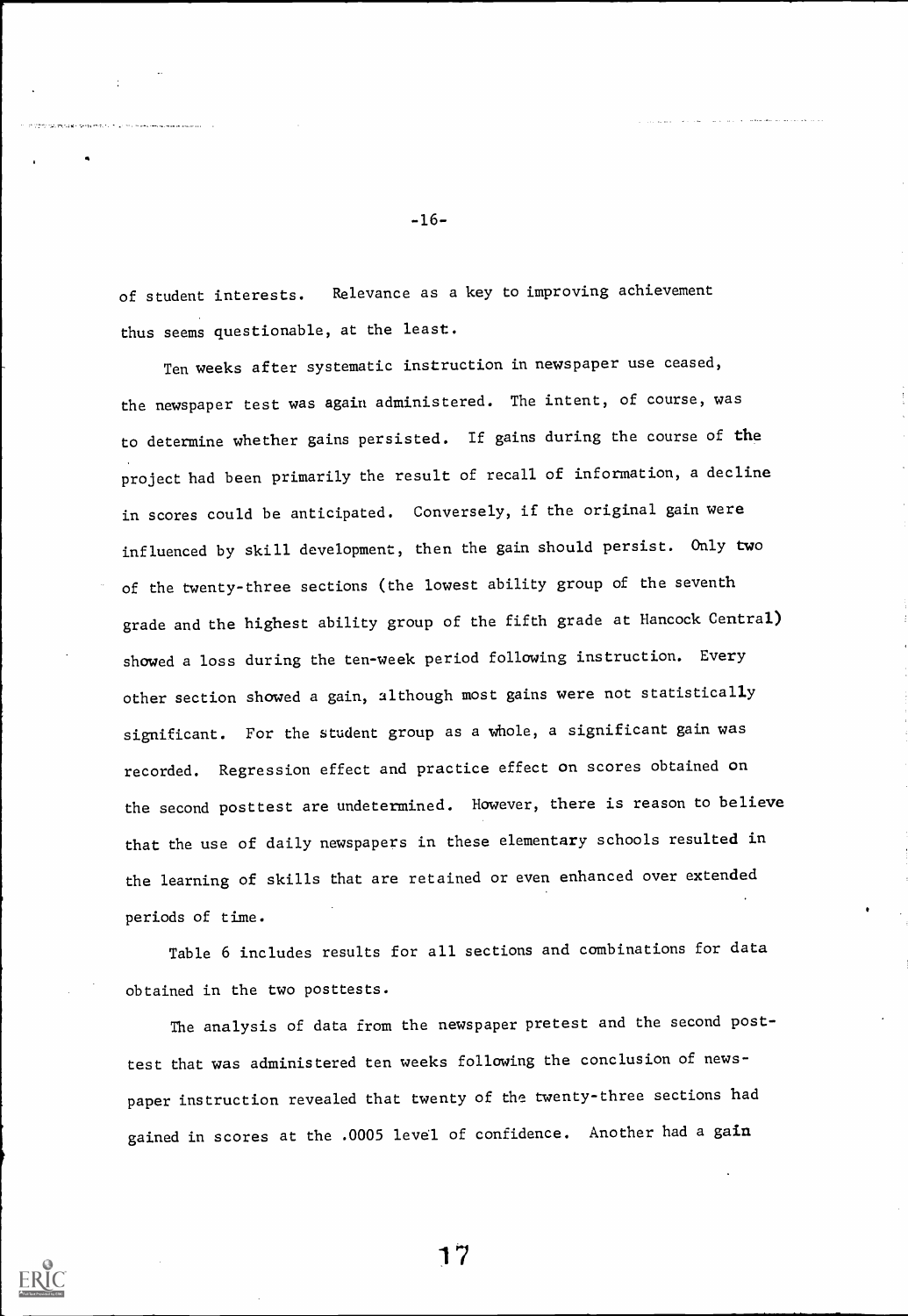.<br>ب این سفار ما است همزمان اهلام از است که از ۱۳۷۷ میلادی است هم به هم با است.

 $\ddot{\phantom{a}}$ 

 $\bar{\beta}$ 

 $\hat{\mathcal{A}}$ 

 $\frac{1}{2}$ 

 $\frac{1}{2}$ 

 $\label{eq:2} \mathcal{L}_{\mathcal{A}} = \mathcal{L}_{\mathcal{A}} + \mathcal{L}_{\mathcal{A}} + \mathcal{L}_{\mathcal{A}} + \mathcal{L}_{\mathcal{A}}$ 

 $\bar{\beta}$ 

 $\frac{1}{2}$ 

 $\label{eq:2.1} \begin{split} \mathcal{L}_{\mathcal{A}}(\mathcal{A}) = \mathcal{L}_{\mathcal{A}}(\mathcal{A}) = \mathcal{L}_{\mathcal{A}}(\mathcal{A}) = \mathcal{L}_{\mathcal{A}}(\mathcal{A}) = \mathcal{L}_{\mathcal{A}}(\mathcal{A}) = \mathcal{L}_{\mathcal{A}}(\mathcal{A}) = \mathcal{L}_{\mathcal{A}}(\mathcal{A}) = \mathcal{L}_{\mathcal{A}}(\mathcal{A}) = \mathcal{L}_{\mathcal{A}}(\mathcal{A}) = \mathcal{L}_{\mathcal{A}}(\mathcal{A}) = \mathcal{L}_{\mathcal{A}}(\mathcal{$ 

 $\frac{1}{3}$  $\begin{array}{c} 1 \\ 1 \\ 1 \end{array}$ 

ERIC<br>A Full Text Provided by ERIC

للمراجع أرجابا

## TABLE 6

# Newspaper Test: Posttest I and Posttest II Results

| df<br>Difference<br>leve1<br>Mean Score<br>上<br>Mean Score<br>15<br>1.06<br>1.09<br><b>NS</b><br>13.87<br>$7 - 1$<br>12.81<br>2.65<br>3.35<br>19<br>12.15<br>.01<br>$7 - 2$<br>9.50<br>.30<br>.53<br>22<br><b>NS</b><br>9.52<br>$7 - 3$<br>9.22<br>23<br>NS<br>$-.21$<br>.28<br>8.58<br>8.79<br>$7 - 4$<br>12.46<br>.90<br>1.27<br>27<br>13.36<br><b>NS</b><br>$6 - 1$<br>2.10<br>27<br>2.57<br>.01<br>10.64<br>$6 - 2$<br>8.54<br>.29<br>.43<br>26<br>8.96<br><b>NS</b><br>$6 - 3$<br>8.67<br>.08<br>23<br><b>NS</b><br>7.83<br>.11<br>$6 - 4$<br>7.75<br>.09<br>.10<br>20<br><b>NS</b><br>11.48<br>$6-S$<br>11.38<br>$-2.14$<br>27<br>3.57<br>.005<br>9.68<br>11.82<br>$5 - 1$<br>27<br><b>NS</b><br>.96<br>1.33<br>8.39<br>$5 - 2$<br>7.43<br>1.87<br>23<br>1.25<br><b>NS</b><br>9.42<br>$5 - 3$<br>8.17<br>1.95<br>19<br>2.47<br><b>NS</b><br>9.05<br>$5 - 4$<br>7.10<br>24<br>8.28<br>$\cdot$ . 20<br>.43<br><b>NS</b><br>$5 - 5$<br>8.08<br>.86<br>.75<br>21<br><b>NS</b><br>10.09<br>$5-S$<br>9.23<br>.83<br>22<br>1.14<br><b>NS</b><br>9.00<br>$4 - 1$<br>8.17<br>21<br><b>NS</b><br>.09<br>.13<br>7.18<br>$4 - 2$<br>7.09<br>22<br>.005<br>2.26<br>3.01<br>$4 - 3$<br>7.65<br>5.39<br>22<br><b>NS</b><br>.57<br>.55<br>7.22<br>$4 - 4$<br>6.65<br>23<br>2.29<br>3.23<br>.005<br>8.96<br>6.67<br>$4 - 5$<br><b>NS</b><br>1.80<br>1.91<br>19<br>8.30<br>$4 - 6$<br>6.50<br>26<br><b>NS</b><br>1.66<br>2.06<br>4AS<br>9.44<br>7.78<br>2.47<br>16<br>6.35<br>2.46<br><b>NS</b><br>3.88<br>4BS<br>82<br>.01<br>.87<br>2.35<br>10.73<br>9.86<br>Grade 7<br>.75<br><b>NS</b><br>2.08<br>127<br>10.49<br>9.74<br>Grade 6<br><b>NS</b><br>.41<br>1.37<br>146<br>9.13<br>Grade 5<br>8.72<br>.0005<br>1.47<br>5.07<br>178<br>8.10<br>Grade 4<br>6.63<br>.0005<br>1.23<br>3.62<br>114<br>8.02<br>Teacher A<br>6.79<br>1.24<br>86<br>9.49<br>2.48<br>.01<br>8.25<br>Teacher B<br>.33<br>1.14<br>124<br><b>NS</b><br>8.96<br>Teacher C<br>8.63<br>3.09<br>126<br>005.<br>1.05<br>10.02<br>Teacher D<br>8.97<br>82<br>.01<br>.87<br>2.35<br>10.73<br>Teacher E<br>9.86<br>Hancock<br>465<br>.0005<br>.86<br>5.06<br>9.05<br>Central School<br>8.19<br>Sparta<br>86<br>1.24<br>2.48<br>.01<br>9.49<br>School<br>8.25<br>536<br>5.75<br>.0005<br>9.36<br>.92<br>All Students<br>8.44 | Newspaper II | Newspaper III. | Mean |  |  |
|------------------------------------------------------------------------------------------------------------------------------------------------------------------------------------------------------------------------------------------------------------------------------------------------------------------------------------------------------------------------------------------------------------------------------------------------------------------------------------------------------------------------------------------------------------------------------------------------------------------------------------------------------------------------------------------------------------------------------------------------------------------------------------------------------------------------------------------------------------------------------------------------------------------------------------------------------------------------------------------------------------------------------------------------------------------------------------------------------------------------------------------------------------------------------------------------------------------------------------------------------------------------------------------------------------------------------------------------------------------------------------------------------------------------------------------------------------------------------------------------------------------------------------------------------------------------------------------------------------------------------------------------------------------------------------------------------------------------------------------------------------------------------------------------------------------------------------------------------------------------------------------------------------------------------------------------------------------------------------------------------------------------------------------------------------------------------------------------------------------------------------------------------------------------------------------------------------------------------------------------------------------------------|--------------|----------------|------|--|--|
|                                                                                                                                                                                                                                                                                                                                                                                                                                                                                                                                                                                                                                                                                                                                                                                                                                                                                                                                                                                                                                                                                                                                                                                                                                                                                                                                                                                                                                                                                                                                                                                                                                                                                                                                                                                                                                                                                                                                                                                                                                                                                                                                                                                                                                                                              |              |                |      |  |  |
|                                                                                                                                                                                                                                                                                                                                                                                                                                                                                                                                                                                                                                                                                                                                                                                                                                                                                                                                                                                                                                                                                                                                                                                                                                                                                                                                                                                                                                                                                                                                                                                                                                                                                                                                                                                                                                                                                                                                                                                                                                                                                                                                                                                                                                                                              |              |                |      |  |  |
|                                                                                                                                                                                                                                                                                                                                                                                                                                                                                                                                                                                                                                                                                                                                                                                                                                                                                                                                                                                                                                                                                                                                                                                                                                                                                                                                                                                                                                                                                                                                                                                                                                                                                                                                                                                                                                                                                                                                                                                                                                                                                                                                                                                                                                                                              |              |                |      |  |  |
|                                                                                                                                                                                                                                                                                                                                                                                                                                                                                                                                                                                                                                                                                                                                                                                                                                                                                                                                                                                                                                                                                                                                                                                                                                                                                                                                                                                                                                                                                                                                                                                                                                                                                                                                                                                                                                                                                                                                                                                                                                                                                                                                                                                                                                                                              |              |                |      |  |  |
|                                                                                                                                                                                                                                                                                                                                                                                                                                                                                                                                                                                                                                                                                                                                                                                                                                                                                                                                                                                                                                                                                                                                                                                                                                                                                                                                                                                                                                                                                                                                                                                                                                                                                                                                                                                                                                                                                                                                                                                                                                                                                                                                                                                                                                                                              |              |                |      |  |  |
|                                                                                                                                                                                                                                                                                                                                                                                                                                                                                                                                                                                                                                                                                                                                                                                                                                                                                                                                                                                                                                                                                                                                                                                                                                                                                                                                                                                                                                                                                                                                                                                                                                                                                                                                                                                                                                                                                                                                                                                                                                                                                                                                                                                                                                                                              |              |                |      |  |  |
|                                                                                                                                                                                                                                                                                                                                                                                                                                                                                                                                                                                                                                                                                                                                                                                                                                                                                                                                                                                                                                                                                                                                                                                                                                                                                                                                                                                                                                                                                                                                                                                                                                                                                                                                                                                                                                                                                                                                                                                                                                                                                                                                                                                                                                                                              |              |                |      |  |  |
|                                                                                                                                                                                                                                                                                                                                                                                                                                                                                                                                                                                                                                                                                                                                                                                                                                                                                                                                                                                                                                                                                                                                                                                                                                                                                                                                                                                                                                                                                                                                                                                                                                                                                                                                                                                                                                                                                                                                                                                                                                                                                                                                                                                                                                                                              |              |                |      |  |  |
|                                                                                                                                                                                                                                                                                                                                                                                                                                                                                                                                                                                                                                                                                                                                                                                                                                                                                                                                                                                                                                                                                                                                                                                                                                                                                                                                                                                                                                                                                                                                                                                                                                                                                                                                                                                                                                                                                                                                                                                                                                                                                                                                                                                                                                                                              |              |                |      |  |  |
|                                                                                                                                                                                                                                                                                                                                                                                                                                                                                                                                                                                                                                                                                                                                                                                                                                                                                                                                                                                                                                                                                                                                                                                                                                                                                                                                                                                                                                                                                                                                                                                                                                                                                                                                                                                                                                                                                                                                                                                                                                                                                                                                                                                                                                                                              |              |                |      |  |  |
|                                                                                                                                                                                                                                                                                                                                                                                                                                                                                                                                                                                                                                                                                                                                                                                                                                                                                                                                                                                                                                                                                                                                                                                                                                                                                                                                                                                                                                                                                                                                                                                                                                                                                                                                                                                                                                                                                                                                                                                                                                                                                                                                                                                                                                                                              |              |                |      |  |  |
|                                                                                                                                                                                                                                                                                                                                                                                                                                                                                                                                                                                                                                                                                                                                                                                                                                                                                                                                                                                                                                                                                                                                                                                                                                                                                                                                                                                                                                                                                                                                                                                                                                                                                                                                                                                                                                                                                                                                                                                                                                                                                                                                                                                                                                                                              |              |                |      |  |  |
|                                                                                                                                                                                                                                                                                                                                                                                                                                                                                                                                                                                                                                                                                                                                                                                                                                                                                                                                                                                                                                                                                                                                                                                                                                                                                                                                                                                                                                                                                                                                                                                                                                                                                                                                                                                                                                                                                                                                                                                                                                                                                                                                                                                                                                                                              |              |                |      |  |  |
|                                                                                                                                                                                                                                                                                                                                                                                                                                                                                                                                                                                                                                                                                                                                                                                                                                                                                                                                                                                                                                                                                                                                                                                                                                                                                                                                                                                                                                                                                                                                                                                                                                                                                                                                                                                                                                                                                                                                                                                                                                                                                                                                                                                                                                                                              |              |                |      |  |  |
|                                                                                                                                                                                                                                                                                                                                                                                                                                                                                                                                                                                                                                                                                                                                                                                                                                                                                                                                                                                                                                                                                                                                                                                                                                                                                                                                                                                                                                                                                                                                                                                                                                                                                                                                                                                                                                                                                                                                                                                                                                                                                                                                                                                                                                                                              |              |                |      |  |  |
|                                                                                                                                                                                                                                                                                                                                                                                                                                                                                                                                                                                                                                                                                                                                                                                                                                                                                                                                                                                                                                                                                                                                                                                                                                                                                                                                                                                                                                                                                                                                                                                                                                                                                                                                                                                                                                                                                                                                                                                                                                                                                                                                                                                                                                                                              |              |                |      |  |  |
|                                                                                                                                                                                                                                                                                                                                                                                                                                                                                                                                                                                                                                                                                                                                                                                                                                                                                                                                                                                                                                                                                                                                                                                                                                                                                                                                                                                                                                                                                                                                                                                                                                                                                                                                                                                                                                                                                                                                                                                                                                                                                                                                                                                                                                                                              |              |                |      |  |  |
|                                                                                                                                                                                                                                                                                                                                                                                                                                                                                                                                                                                                                                                                                                                                                                                                                                                                                                                                                                                                                                                                                                                                                                                                                                                                                                                                                                                                                                                                                                                                                                                                                                                                                                                                                                                                                                                                                                                                                                                                                                                                                                                                                                                                                                                                              |              |                |      |  |  |
|                                                                                                                                                                                                                                                                                                                                                                                                                                                                                                                                                                                                                                                                                                                                                                                                                                                                                                                                                                                                                                                                                                                                                                                                                                                                                                                                                                                                                                                                                                                                                                                                                                                                                                                                                                                                                                                                                                                                                                                                                                                                                                                                                                                                                                                                              |              |                |      |  |  |
|                                                                                                                                                                                                                                                                                                                                                                                                                                                                                                                                                                                                                                                                                                                                                                                                                                                                                                                                                                                                                                                                                                                                                                                                                                                                                                                                                                                                                                                                                                                                                                                                                                                                                                                                                                                                                                                                                                                                                                                                                                                                                                                                                                                                                                                                              |              |                |      |  |  |
|                                                                                                                                                                                                                                                                                                                                                                                                                                                                                                                                                                                                                                                                                                                                                                                                                                                                                                                                                                                                                                                                                                                                                                                                                                                                                                                                                                                                                                                                                                                                                                                                                                                                                                                                                                                                                                                                                                                                                                                                                                                                                                                                                                                                                                                                              |              |                |      |  |  |
|                                                                                                                                                                                                                                                                                                                                                                                                                                                                                                                                                                                                                                                                                                                                                                                                                                                                                                                                                                                                                                                                                                                                                                                                                                                                                                                                                                                                                                                                                                                                                                                                                                                                                                                                                                                                                                                                                                                                                                                                                                                                                                                                                                                                                                                                              |              |                |      |  |  |
|                                                                                                                                                                                                                                                                                                                                                                                                                                                                                                                                                                                                                                                                                                                                                                                                                                                                                                                                                                                                                                                                                                                                                                                                                                                                                                                                                                                                                                                                                                                                                                                                                                                                                                                                                                                                                                                                                                                                                                                                                                                                                                                                                                                                                                                                              |              |                |      |  |  |
|                                                                                                                                                                                                                                                                                                                                                                                                                                                                                                                                                                                                                                                                                                                                                                                                                                                                                                                                                                                                                                                                                                                                                                                                                                                                                                                                                                                                                                                                                                                                                                                                                                                                                                                                                                                                                                                                                                                                                                                                                                                                                                                                                                                                                                                                              |              |                |      |  |  |
|                                                                                                                                                                                                                                                                                                                                                                                                                                                                                                                                                                                                                                                                                                                                                                                                                                                                                                                                                                                                                                                                                                                                                                                                                                                                                                                                                                                                                                                                                                                                                                                                                                                                                                                                                                                                                                                                                                                                                                                                                                                                                                                                                                                                                                                                              |              |                |      |  |  |
|                                                                                                                                                                                                                                                                                                                                                                                                                                                                                                                                                                                                                                                                                                                                                                                                                                                                                                                                                                                                                                                                                                                                                                                                                                                                                                                                                                                                                                                                                                                                                                                                                                                                                                                                                                                                                                                                                                                                                                                                                                                                                                                                                                                                                                                                              |              |                |      |  |  |
|                                                                                                                                                                                                                                                                                                                                                                                                                                                                                                                                                                                                                                                                                                                                                                                                                                                                                                                                                                                                                                                                                                                                                                                                                                                                                                                                                                                                                                                                                                                                                                                                                                                                                                                                                                                                                                                                                                                                                                                                                                                                                                                                                                                                                                                                              |              |                |      |  |  |
|                                                                                                                                                                                                                                                                                                                                                                                                                                                                                                                                                                                                                                                                                                                                                                                                                                                                                                                                                                                                                                                                                                                                                                                                                                                                                                                                                                                                                                                                                                                                                                                                                                                                                                                                                                                                                                                                                                                                                                                                                                                                                                                                                                                                                                                                              |              |                |      |  |  |
|                                                                                                                                                                                                                                                                                                                                                                                                                                                                                                                                                                                                                                                                                                                                                                                                                                                                                                                                                                                                                                                                                                                                                                                                                                                                                                                                                                                                                                                                                                                                                                                                                                                                                                                                                                                                                                                                                                                                                                                                                                                                                                                                                                                                                                                                              |              |                |      |  |  |
|                                                                                                                                                                                                                                                                                                                                                                                                                                                                                                                                                                                                                                                                                                                                                                                                                                                                                                                                                                                                                                                                                                                                                                                                                                                                                                                                                                                                                                                                                                                                                                                                                                                                                                                                                                                                                                                                                                                                                                                                                                                                                                                                                                                                                                                                              |              |                |      |  |  |
|                                                                                                                                                                                                                                                                                                                                                                                                                                                                                                                                                                                                                                                                                                                                                                                                                                                                                                                                                                                                                                                                                                                                                                                                                                                                                                                                                                                                                                                                                                                                                                                                                                                                                                                                                                                                                                                                                                                                                                                                                                                                                                                                                                                                                                                                              |              |                |      |  |  |
|                                                                                                                                                                                                                                                                                                                                                                                                                                                                                                                                                                                                                                                                                                                                                                                                                                                                                                                                                                                                                                                                                                                                                                                                                                                                                                                                                                                                                                                                                                                                                                                                                                                                                                                                                                                                                                                                                                                                                                                                                                                                                                                                                                                                                                                                              |              |                |      |  |  |
|                                                                                                                                                                                                                                                                                                                                                                                                                                                                                                                                                                                                                                                                                                                                                                                                                                                                                                                                                                                                                                                                                                                                                                                                                                                                                                                                                                                                                                                                                                                                                                                                                                                                                                                                                                                                                                                                                                                                                                                                                                                                                                                                                                                                                                                                              |              |                |      |  |  |
|                                                                                                                                                                                                                                                                                                                                                                                                                                                                                                                                                                                                                                                                                                                                                                                                                                                                                                                                                                                                                                                                                                                                                                                                                                                                                                                                                                                                                                                                                                                                                                                                                                                                                                                                                                                                                                                                                                                                                                                                                                                                                                                                                                                                                                                                              |              |                |      |  |  |
|                                                                                                                                                                                                                                                                                                                                                                                                                                                                                                                                                                                                                                                                                                                                                                                                                                                                                                                                                                                                                                                                                                                                                                                                                                                                                                                                                                                                                                                                                                                                                                                                                                                                                                                                                                                                                                                                                                                                                                                                                                                                                                                                                                                                                                                                              |              |                |      |  |  |
|                                                                                                                                                                                                                                                                                                                                                                                                                                                                                                                                                                                                                                                                                                                                                                                                                                                                                                                                                                                                                                                                                                                                                                                                                                                                                                                                                                                                                                                                                                                                                                                                                                                                                                                                                                                                                                                                                                                                                                                                                                                                                                                                                                                                                                                                              |              |                |      |  |  |
|                                                                                                                                                                                                                                                                                                                                                                                                                                                                                                                                                                                                                                                                                                                                                                                                                                                                                                                                                                                                                                                                                                                                                                                                                                                                                                                                                                                                                                                                                                                                                                                                                                                                                                                                                                                                                                                                                                                                                                                                                                                                                                                                                                                                                                                                              |              |                |      |  |  |
|                                                                                                                                                                                                                                                                                                                                                                                                                                                                                                                                                                                                                                                                                                                                                                                                                                                                                                                                                                                                                                                                                                                                                                                                                                                                                                                                                                                                                                                                                                                                                                                                                                                                                                                                                                                                                                                                                                                                                                                                                                                                                                                                                                                                                                                                              |              |                |      |  |  |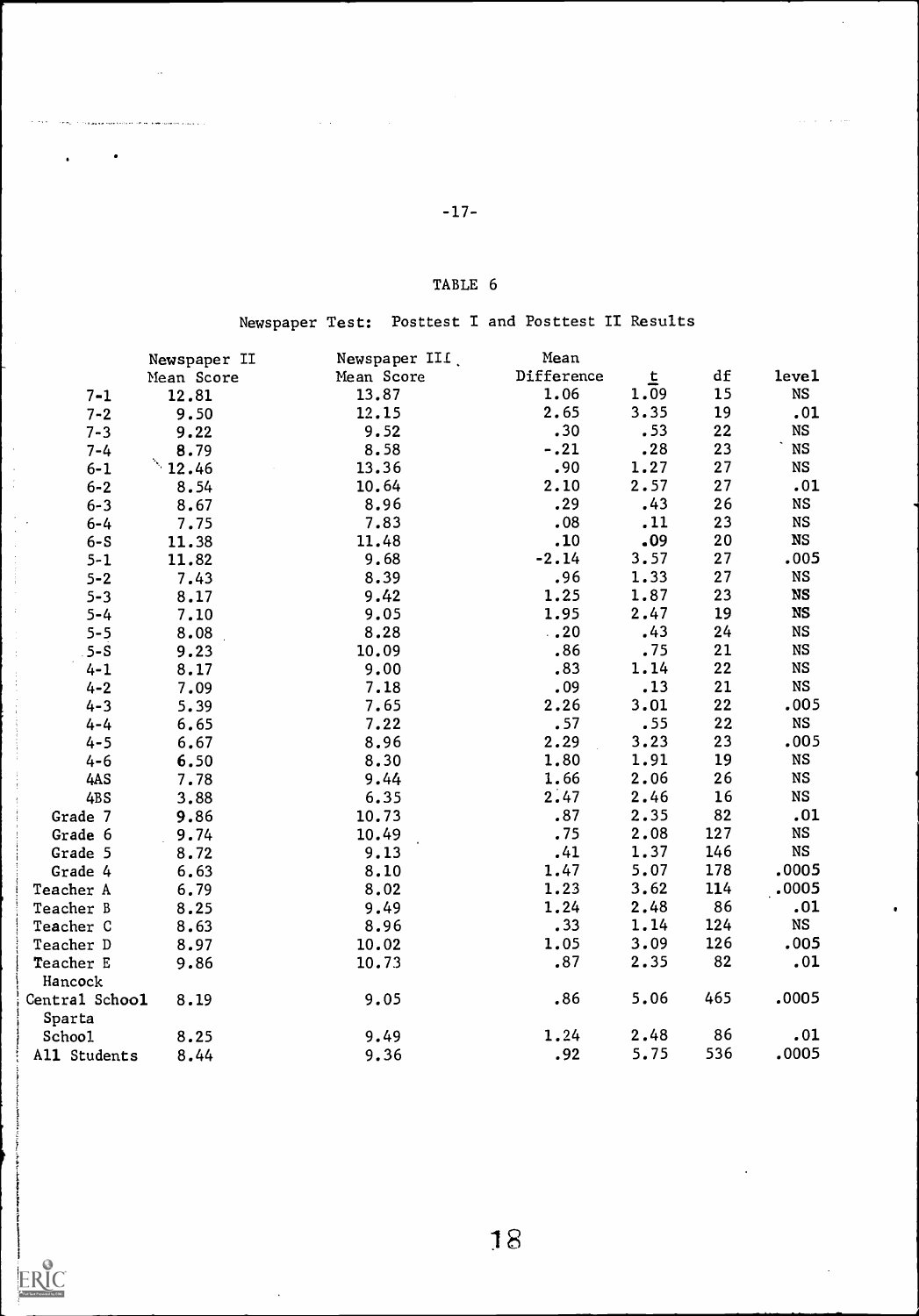significant at the .005 level. The two sections that had utilized the newspaper only part-time had nonsignificant gains. All combinations by grade, by teacher, by school, and the total group of students showed gains significant at the .0005 level of confidence.

-18-

As evidenced by Table 7, instruction in newspaper use of these elementary students produced highly significant gains on the newspaper test utilized in the project. The gains were shown to persist for a period of time sufficient to justify the assumption that the gains resulted from skill acquisition, and were not simply a consequence of drilling students on factual information contained in the test. Even fourth grade students, after instruction, read newspapers more effectively than did seventh grade students before instruction.

No elementary school norms for the test exist; therefore, no direct comparisons are possible. Indeed, the test itself was not designed for elementary school use. There appears to be a high probability that some test items require more maturity and general experience than elementary students possess. Nevertheless, significant gains occurred. Seventh grade students scored approximately four points lower than a national sample of junior high school students who had had newspaper instruction. Since maturity appears to influence scores, it seems probable that this margin might be considerably reduced if the project seventh graders were compared with a national sample of seventh graders. Success in using newspapers, as will be illustrated below, has some relationship to general reading ability. Students involved in this project read at levels substantially below national norms. Despite reading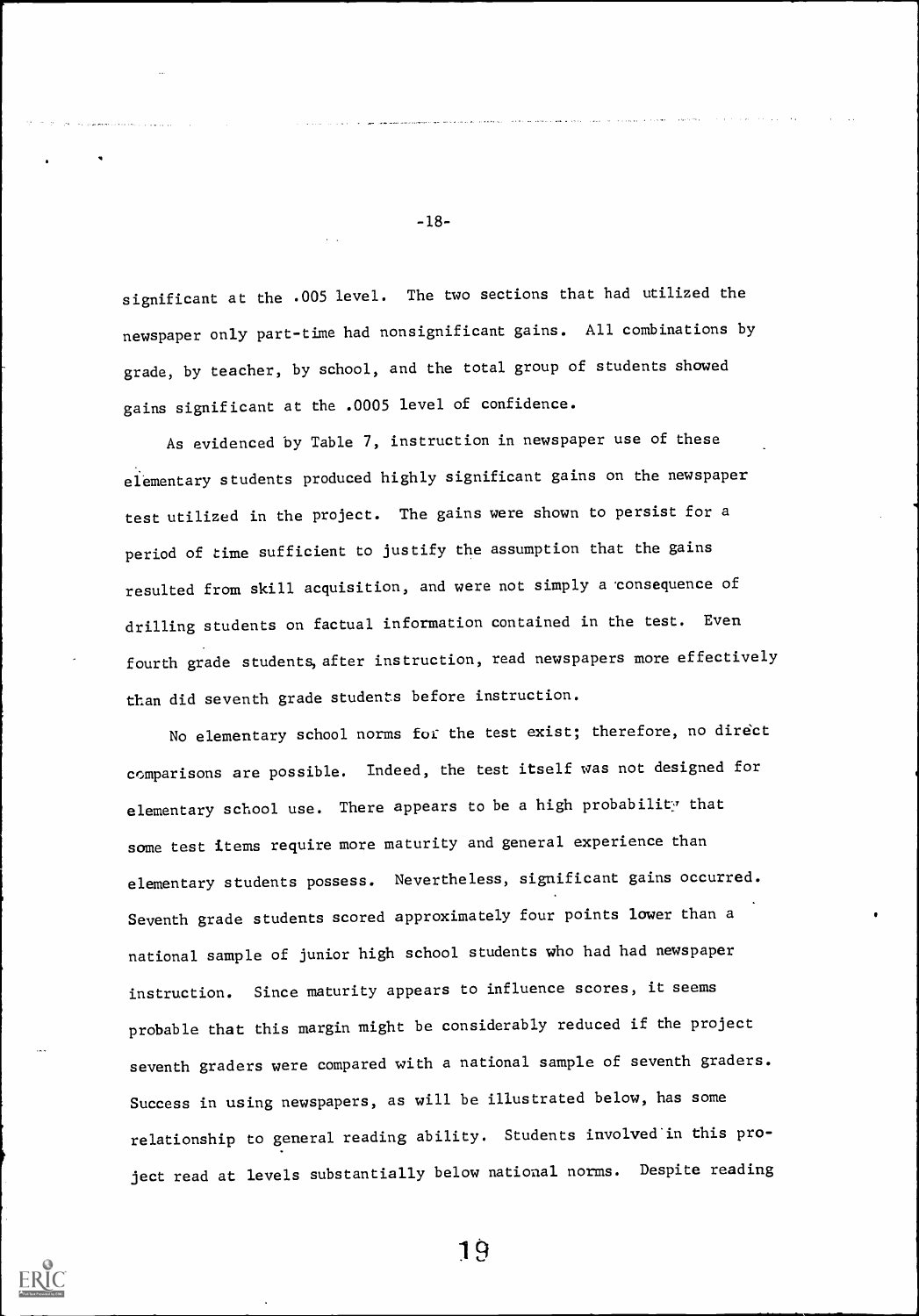# -19-

.<br>The office and here have exchange & one of each of the constitution of the constitution of the theory of the constitution of the constitution of the constitution of the constitution of the constitution of the constitutio

J.

 $\mathcal{L}$  $\frac{1}{2}$  $\ddot{\cdot}$ 

÷

ERIC

أأعمل لممراطة داعة الراضعة

# TABLE 7

# Newspaper Test: Pretest and Posttest II Results

|                | Newspaper I     | Newspaper III | Mean       |       |     |            |  |
|----------------|-----------------|---------------|------------|-------|-----|------------|--|
|                | Mean Score      | Mean Score    | Difference | $t$   | df  | leve1      |  |
| $7 - 1$        | 7.31            | 13.87         | 6.56       | 6.19  | 15  | .0005      |  |
| $7 - 2$        | 7.10            | 12.15         | 5.05       | 6.82  | 19  | .0005      |  |
| $7 - 3$        | 5.00            | 9.52          | 4.52       | 6.11  | 22  | .0005      |  |
| $7 - 4$        | 6.80            | 8.44          | 1.64       | 1.59  | 23  | $\cdot$ NS |  |
| $6 - 1$        | $\ddot{ }$ 7.57 | 13.36         | 5.79       | 6.98  | 27  | .0005      |  |
| $6 - 2$        | 6.82            | 10.64         | 3.82       | 5.31  | 27  | .0005      |  |
| $6 - 3$        | 5.37            | 8.96          | 3.59       | 5.28  | 26  | .0005      |  |
| $6 - 4$        | 5.38            | 7.83          | 2.45       | 3.37  | 23  | .005       |  |
| $6-S$          | 5.00            | 11.36         | 6.36       | 7.07  | 21  | .0005      |  |
| $5 - 1$        | 1.79            | 9.68          | 7.89       | 12.93 | 27  | .0005      |  |
| $5 - 2$        | 3.62            | $8 - 38$      | 4.76       | 7.10  | 28  | .0005      |  |
| $5 - 3$        | 4.75            | 9.42          | 4.67       | 6.69  | 23  | .0005      |  |
| $5 - 4$        | 1.90            | 9.00          | 7.10       | 11.45 | 20  | .0005      |  |
| $5 - 5$        | 2.59            | 8.33          | 5.74       | 9.41  | 26  | .0005      |  |
| $5 - S$        | 5.39            | 10.43         | 5.04       | 5.73  | 22  | .0005      |  |
| $4 - 1$        | 4.00            | 9.00          | 5.00       | 5.10  | 22  | .0005      |  |
| $4 - 2$        | 1.55            | 7.18          | 5.63       | 9.10  | 21  | .0005      |  |
| $4 - 3$        | 1.65            | 7.65          | 6.00       | 10.00 | 22  | .0005      |  |
| $4 - 4$        | 2.04            | 7.29          | 5.25       | 8.46  | 23  | .0005      |  |
| $4 - 5$        | 1.52            | 9.04          | 7.52       | 14.75 | 24  | .0005      |  |
| $4 - 6$        | 2.24            | 8.19          | 5.95       | 5.72  | 20  | .0005      |  |
| 4AS            | 5.00            | 9.44          | 4.44       | 5.48  | 26  | .0005      |  |
| 4BS            | 5.42            | 6.37          | .95        | .86   | 18  | <b>NS</b>  |  |
| Grade 7        | 6.48            | 10.66         | 4.18       | 9.50  | 83  | .0005      |  |
| Grade 6        | 6.10            | 10.48         | 4.38       | 12.88 | 128 | .0005      |  |
| Grade 5        | 3.31            | 9.17          | 5.86       | 20.93 | 151 | .0005      |  |
| Grade 4        | 2.91            | 8.09          | 5.18       | 19.19 | 183 | .0005      |  |
| Teacher A      | 2.15            | 7.06          | 5.91       | 19.06 | 116 | .0005      |  |
| Teacher B      | 5.19            | 9.52          | 4.33       | 10.07 | 90  | .0005      |  |
| Teacher C      | 2.94            | 8.95          | 6.01       | 20.72 | 128 | .0005      |  |
| Teacher D      | 5.29            | 9.59          | 4.30       | 12.29 | 127 | .0005      |  |
| Teacher E      | 6.48            | 10.66         | 4.18       | 9.50  | 83  | .0005      |  |
| Hancock        |                 |               |            |       |     |            |  |
| Central School | 4.14            | 9.31          | 5.17       | 30.41 | 458 | .0005      |  |
| Sparta         |                 |               |            |       |     |            |  |
| Schoo1         | 5.19            | 9.52          | 4.33       | 10.07 | 90  | .0005      |  |
| All Students   | 4.32            | 9.35          | 5.03       | 31.44 | 548 | .0005      |  |
|                |                 |               |            |       |     |            |  |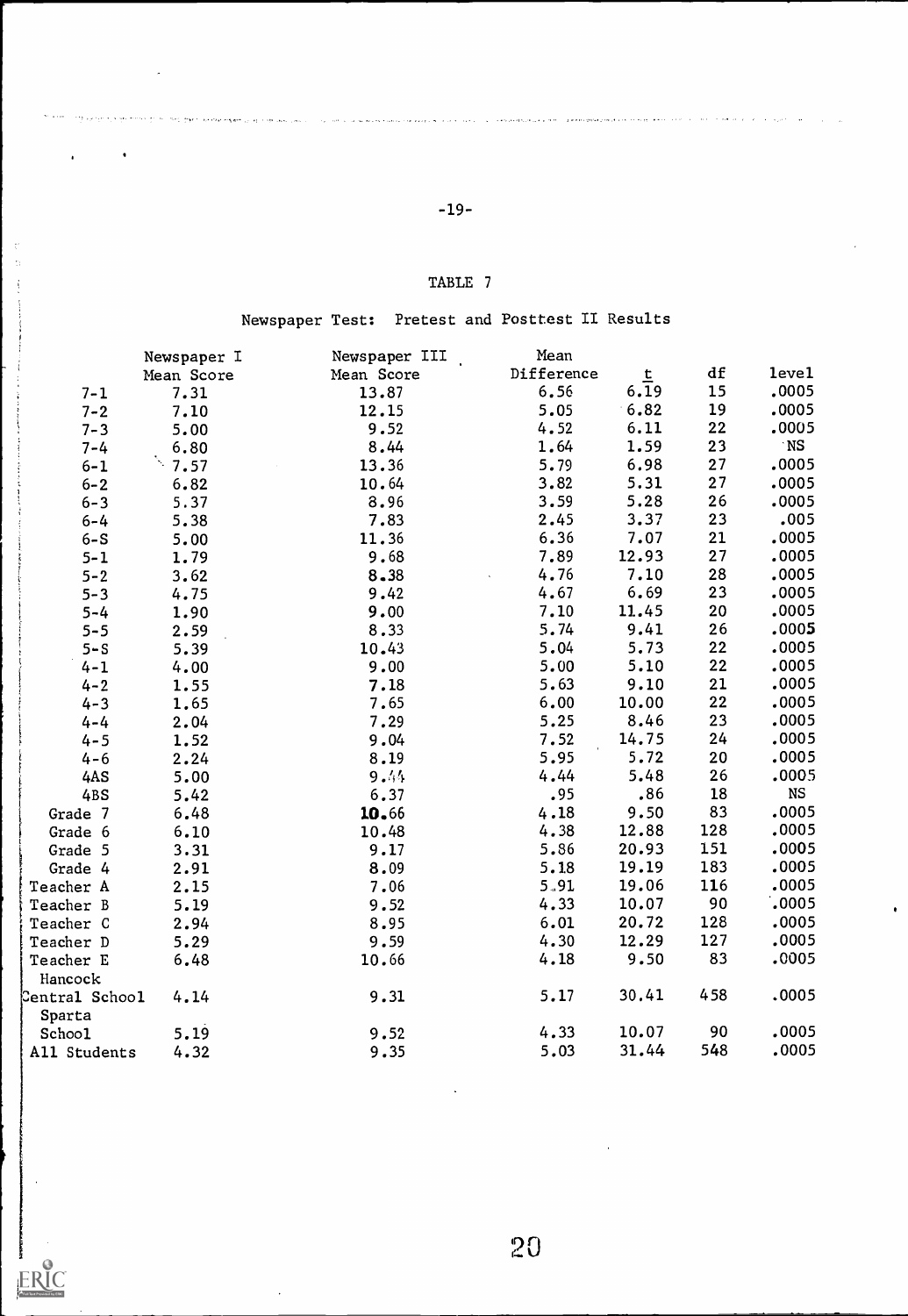problem, the project students as a group learned to use newspapers significantly more effectively.

Further research in the effects of newspaper use in the elementary school is necessary to demonstrate conclusively that such use is warranted since no single study can provide almost certain assurance that favorable results will be obtained. However, the levels of significance of the gains obtained here offer perhaps as much evidence of the efficacy of newspapers as an instructional tool as may be demonstrated by any single research study.

Pearson product-moment correlations were calculated<sup>6</sup> between the newspaper pretest and first posttest, pretest and second posttest, and the two posttests. Results are depicted in Tables 8, 9, and 10, respectively. Correlations between the pretest and each posttest are extremely low for repeated measures using two forms of the same test. The low correlations appear to be indicative of lack of competence of students on the pretest. Many students seemed to have great difficulty prior to instruction, probably because of little or no prior experience in reading newspapers. Further, what prior knowledge of newspaper use that did exist seemed to bear little relationship to the "teachability" of the students. As noted later, the correlations between the newspaper pretest and the reading pretest were also very low, which suggests that using a newspaper effectively does not automatically result from learning general reading skills. Correlations between the two newspaper posttests were somewhat higher, but are nevertheless quite low for a repeated measure on the same test.

 $6$ According to Garrett, Ibid., p. 143.

21

-20-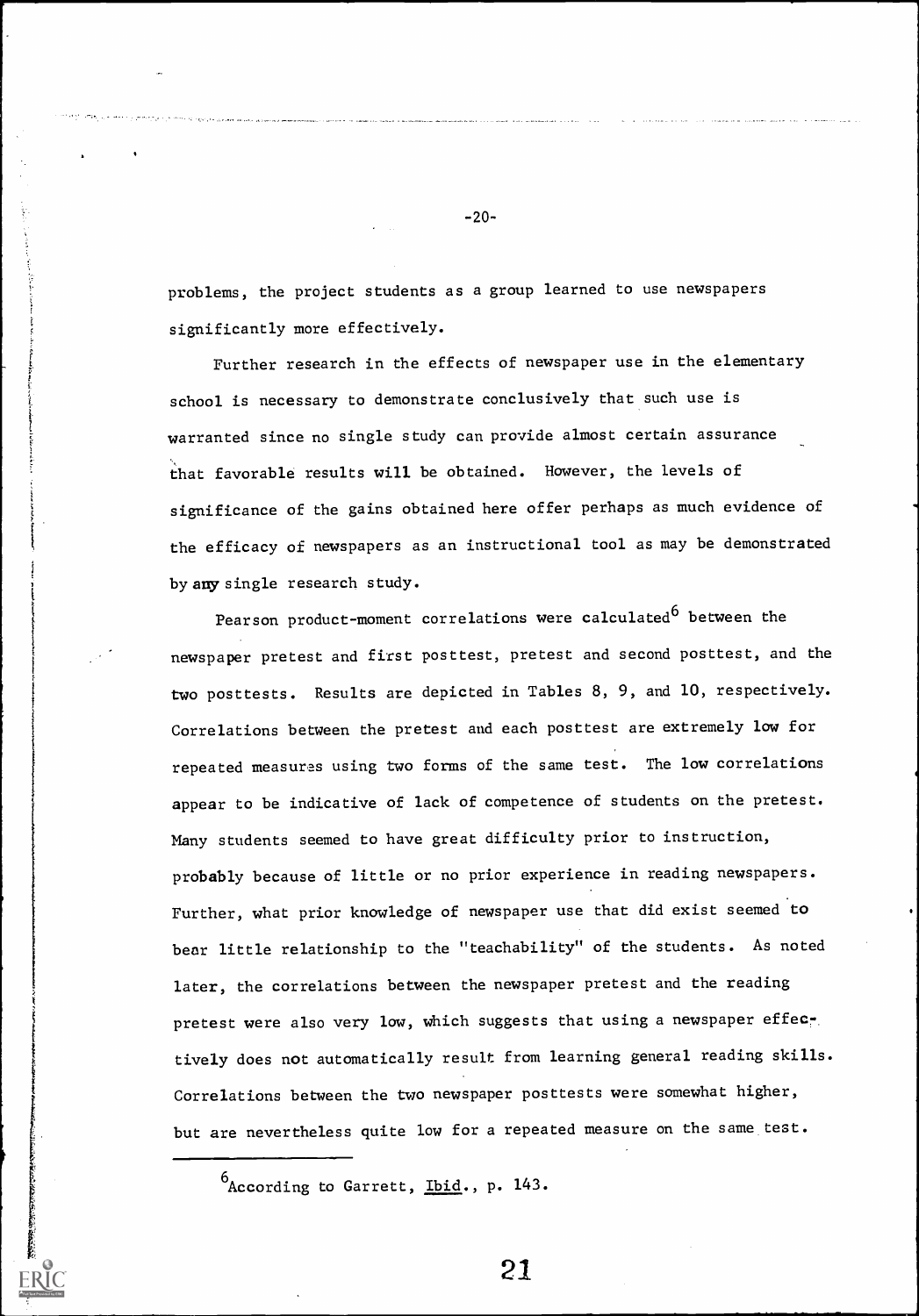# -21-

Ĵ

 $\overline{\phantom{a}}$ 

الرواضية وستوارث والمراوي والمواطنة فوا

## TABLE 8

Correlations for Newspaper Pretest and Posttest I

| Section          | $\overline{r}$   | Section      | $\overline{r}$ | Section | $\overline{r}$ | Section | $\underline{\mathbf{r}}$ |  |
|------------------|------------------|--------------|----------------|---------|----------------|---------|--------------------------|--|
| $7 - 1$          | .33              | $6 - 1$      | .17            | $5 - 1$ | $-14$          | $4 - 1$ | $-.21$                   |  |
| $7 - 2$          | .56              | $6 - 2$      | $-14$          | $5 - 2$ | $-.35$         | $4 - 2$ | .16                      |  |
| $7 - 3$          | .47              | $6 - 3$      | .18            | $5 - 3$ | $-.10$         | $4 - 3$ | .36                      |  |
| $7 - 4$          | $-.02$           | $6 - 4$      | .30            | $5 - 4$ | .08            | $4 - 4$ | .07                      |  |
|                  |                  | $6-S$        | .31            | $5 - 5$ | $-.51$         | $4 - 5$ | $-.28$                   |  |
|                  |                  |              |                | $5-S$   | .19            | $4 - 6$ | $-.04$                   |  |
|                  |                  |              |                |         |                | 4AS     | $-.21$                   |  |
|                  |                  |              |                |         |                | 4BS     | .34                      |  |
| Grade            | $\overline{r}$   | Teacher      | $\overline{r}$ | School  | $\mathbf{r}$   | Total   |                          |  |
| $\overline{7}$   | $\overline{.}17$ | $\mathbf{A}$ | .10            | Hancock | .29            |         | $rac{r}{23}$             |  |
| $\boldsymbol{6}$ | .20              | $\, {\bf B}$ | .16            | Sparta  | .16            |         |                          |  |
| 5                | $-11$            | $\mathsf C$  | $-0.24$        |         |                |         |                          |  |
| 4                | .00              | ${\tt D}$    | .33            |         |                |         |                          |  |
|                  |                  | $\mathbf E$  | .17            |         |                |         |                          |  |

# TABLE 9

Correlations for Newspaper Pretest and Posttest II

| Section<br>$7 - 1$<br>$7 - 2$<br>$7 - 3$<br>$7 - 4$ | $\tilde{\mathbf{r}}$<br>.04<br>.10<br>.31<br>$-0.04$ | Section<br>$6 - 1$<br>$6 - 2$<br>$6 - 3$<br>$6 - 4$<br>$6-S$            | $\frac{r}{15}$<br>.19<br>$-0.04$<br>.17<br>.09 | Section<br>$5 - 1$<br>$5 - 2$<br>$5 - 3$<br>$5 - 4$<br>$5 - 5$<br>$5-S$ | $\frac{r}{11}$<br>.21<br>.19<br>.08<br>$-.15$<br>.38 | Section<br>$4 - 1$<br>$4 - 2$<br>$4 - 3$<br>$4 - 4$<br>$4 - 5$<br>$4 - 6$<br>4AS<br>4BS | $-\frac{r}{17}$<br>$-.01$<br>$-0.02$<br>.44<br>.12<br>$-0.50$<br>.05<br>$-.06$ |  |
|-----------------------------------------------------|------------------------------------------------------|-------------------------------------------------------------------------|------------------------------------------------|-------------------------------------------------------------------------|------------------------------------------------------|-----------------------------------------------------------------------------------------|--------------------------------------------------------------------------------|--|
| Grade<br>7<br>$\frac{6}{5}$<br>4                    | $\frac{r}{16}$<br>.22<br>.18<br>.09                  | Teacher<br>A<br>$\, {\bf B}$<br>$\mathbf C$<br>${\tt D}$<br>$\mathbf E$ | $\frac{r}{13}$<br>.04<br>.04<br>.18<br>.16     | School<br>Hancock<br>Sparta                                             | $\frac{r}{26}$<br>.04                                | Total                                                                                   | $rac{r}{23}$                                                                   |  |

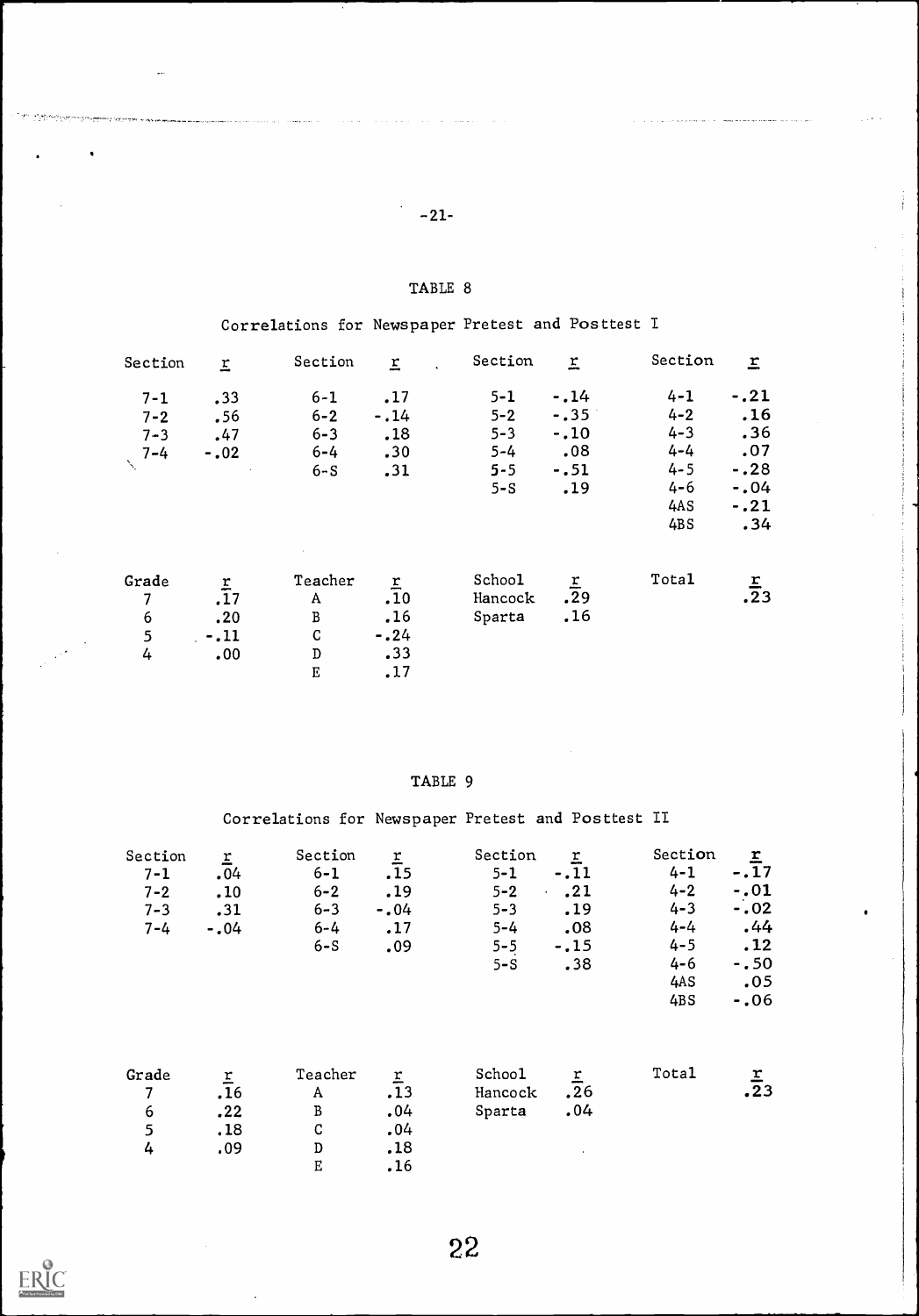# -22-

#### TABLE 10

Correlations for Newspaper Posttest I and Posttest II

| Section<br>$7 - 1$<br>$7 - 2$<br>$7 - 3$<br>$7 - 4$<br>$\Delta_{\rm{c}}$ | $\frac{r}{44}$<br>.14<br>.33<br>.22         | Section<br>$6 - 1$<br>$6 - 2$<br>$6 - 3$<br>$6 - 4$<br>$6 - S$ | $\underline{\mathbf{r}}$<br>.40<br>$-.15$<br>.23<br>$-.09$<br>.39 | Section<br>$\ddot{\phantom{a}}$<br>$5 - 1$<br>$5 - 2$<br>$5 - 3$<br>$5 - 4$<br>$5 - 5$<br>$5-S$ | $\frac{r}{33}$<br>$-.17$<br>.12<br>$-.05$<br>.44<br>$-.11$ | Section<br>$4 - 1$<br>$4 - 2$<br>$4 - 3$<br>$4 - 4$<br>$4 - 5$<br>$4 - 6$<br>4AS<br>4BS | $rac{r}{29}$<br>$-14$<br>.22<br>$-.03$<br>$-.30$<br>.04<br>.01<br>.20 |  |
|--------------------------------------------------------------------------|---------------------------------------------|----------------------------------------------------------------|-------------------------------------------------------------------|-------------------------------------------------------------------------------------------------|------------------------------------------------------------|-----------------------------------------------------------------------------------------|-----------------------------------------------------------------------|--|
| Grade<br>7<br>6<br>5<br>4                                                | $\frac{r}{43}$<br>.39<br>$\ddots$ 16<br>.17 | Teacher<br>A<br>$\, {\bf B}$<br>$\mathbf C$<br>$\mathbf D$     | $\overline{r}$<br>.28<br>.38<br>.21<br>.38                        | School<br>Hancock<br>Sparta                                                                     | $rac{r}{35}$<br>.38                                        | Total                                                                                   | $\frac{r}{36}$                                                        |  |

E .43

To determine whether reading skills were influenced by newspaper instruction, STEP reading tests were administered before and after instruction. As a whole group, students involved in the project fall substantially below national norms. Some individuals had extremely high scores, but the top sections of homogeneously grouped classes approximated national norms for their grade, while lowest sections were barely above the minimum scores attainable. It should again be noted that the tests were too difficult for some students and therefore produced spuriously low scores for them.

As illustrated in Table 15 below, all grades, students of each teacher, both schools, and the total group scored significant gains in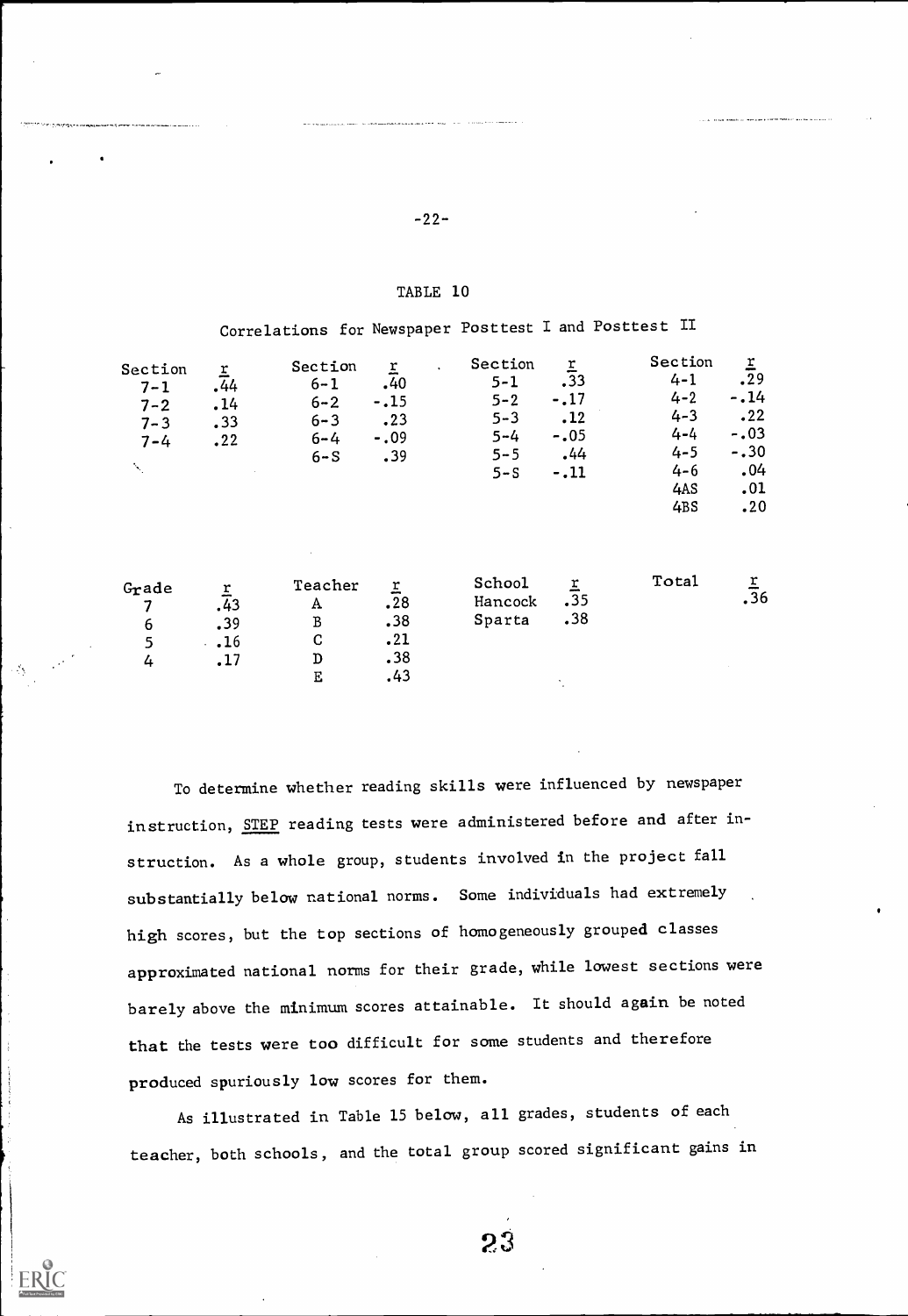reading during the instructional project. Tables 11-14 show that seventeen of the twenty-three sections showed a significant gain. One of the two sections that used newspapers part-time was the only section to decline in scores on the reading test.

-23-

### TABLE 11

Seventh Grade Reading Test: Pretest and Posttest Results

| $7 - 1$<br>$7 - 2$<br>$7 - 3$ | Reading I<br>Mean Score<br>252.82<br>243.48<br>238.08 | Reading II<br>Mean Score<br>259.47<br>248.86<br>239.71 | Mean<br>Difference<br>6.65<br>5,38<br>1.63<br>$-2.43$ | 3,33<br>3.66<br>1.10<br>1.46 | df<br>16<br>20<br>23<br>22 | ${\tt level}$<br>.005<br>.005<br>NS<br>NS |  |
|-------------------------------|-------------------------------------------------------|--------------------------------------------------------|-------------------------------------------------------|------------------------------|----------------------------|-------------------------------------------|--|
| $7 - 4$                       | 242.17                                                | 239.74                                                 |                                                       |                              |                            |                                           |  |

### TABLE 12

Sixth Grade Reading Test: Pretest and Posttest Results

#### TABLE 13

Fifth Grade Reading Test: Pretest and Posttest Resultsz

| $5 - 1$<br>$5 - 2$<br>$5 - 3$<br>$5 - 4$<br>$5 - 5$ | Reading I<br>Mean Score<br>244.43<br>234.93<br>233.08<br>228.14<br>229.32 | Reading II<br>Mean Score<br>251.86<br>240.50<br>237.13<br>230.95<br>234.00 | Mean<br>Difference<br>7.43<br>5.57<br>4.05<br>2.81<br>4.68 | 4.70<br>4.76<br>3.11<br>2.40<br>5.51 | df<br>27<br>29<br>23<br>20<br>27 | level<br>.0005<br>.0005<br>.005<br>NS<br>.0005 |  |
|-----------------------------------------------------|---------------------------------------------------------------------------|----------------------------------------------------------------------------|------------------------------------------------------------|--------------------------------------|----------------------------------|------------------------------------------------|--|
| $5-S$                                               | 240.77                                                                    | 246.41                                                                     | 5.64                                                       | 3.10                                 | 21                               | .005                                           |  |

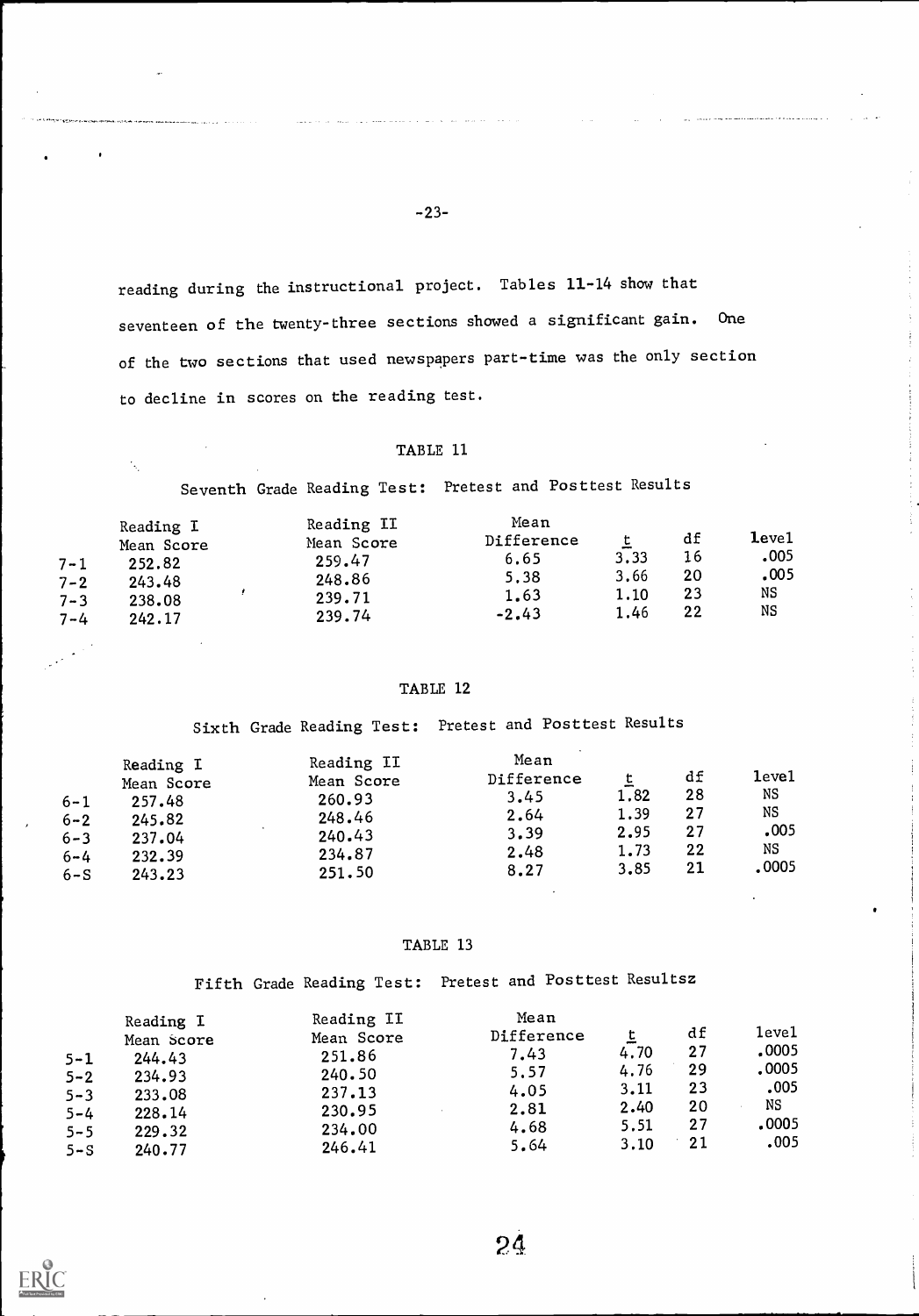# -24-

in and international displacement wealth can be an actional displacement and along a start displacement are leader an

## TABLE 14

Fourth Grade Reading Test: Pretest and Posttest Results

|         | Reading I  | Reading II | Mean       |      |    |             |  |
|---------|------------|------------|------------|------|----|-------------|--|
|         | Mean Score | Mean Score | Difference |      | df | level       |  |
| $4 - 1$ | 233.91     | 241.39     | 7.48       | 3.76 | 22 | .005        |  |
| $4 - 2$ | 229.38     | 236.71     | 7.33       | 5.51 | 20 | .0005       |  |
| $4 - 3$ | 227.82     | 230.57     | 2.75       | 2.56 | 22 | .01         |  |
| $4 - 4$ | 228.12     | 230.20     | 2.08       | 2.57 | 24 | $\cdot$ .01 |  |
| $4 - 5$ | 228.32     | 230.96     | 2.64       | 3.22 | 24 | .005        |  |
| $4 - 6$ | 228.00     | 232.26     | 4.26       | 4.02 | 18 | .0005       |  |
| 4AS     | 237.85     | 243.52     | 5.67       | 4.81 | 26 | .0005       |  |
| 4BS     | 228.89     | 233.21     | 4.32       | 3.96 | 18 | .0005       |  |

### TABLE 15

Reading Test: Pretest and Posttest Results

|                       | Reading I           | Reading II | Mean       |       |     |       |  |
|-----------------------|---------------------|------------|------------|-------|-----|-------|--|
|                       | Mean Score          | Mean Score | Difference | 흐     | df  | leve1 |  |
| Grade 7               | 243.47              | 245.93     | 2.46       | 3.08  | 84  | .005  |  |
| Grade 6               | 243.81              | 247.96     | 5.15       | 6.36  | 129 | .0005 |  |
| Grade 5               | 234.34              | 239.48     | 5.14       | 9.70  | 152 | .0005 |  |
| Grade 4               | 229.26              | 233.78     | 4.52       | 11.67 | 181 | .0005 |  |
| Teacher A             | 229.81              | 234.14     | 4.33       | 9.41  | 116 | .0005 |  |
| Teacher B             | 237.98              | 243.99     | 6.01       | 7.61  | 89  | .0005 |  |
| Teacher C             | 234.34<br>$\bullet$ | 239.39     | 5.05       | 9.35  | 130 | .0005 |  |
| Teacher D             | 241.45              | 244.65     | 3.20       | 4.21  | 126 | .0005 |  |
| Teacher E             | 243.47              | 245.93     | 2.46       | 3.08  | 84  | .005  |  |
| Hancock               |                     |            |            |       |     |       |  |
| Central School 236.75 |                     | 240.63     | 3.88       | 12.13 | 459 | .0005 |  |
| Sparta                |                     |            |            |       |     |       |  |
| School                | 237.98              | 243.99     | 6.01       | 7.61  | 89  | .0005 |  |
| All Students          | 236.95              | 241.18     | 4.23       | 14.10 | 549 | .0005 |  |
|                       |                     |            |            |       |     |       |  |

Scores on the reading posttest were low as compared with national norms despite the gains that were made. There is no magical formula for newspaper use or any other method of instruction that immediately

25

医克里克氏杆菌 的

ERIC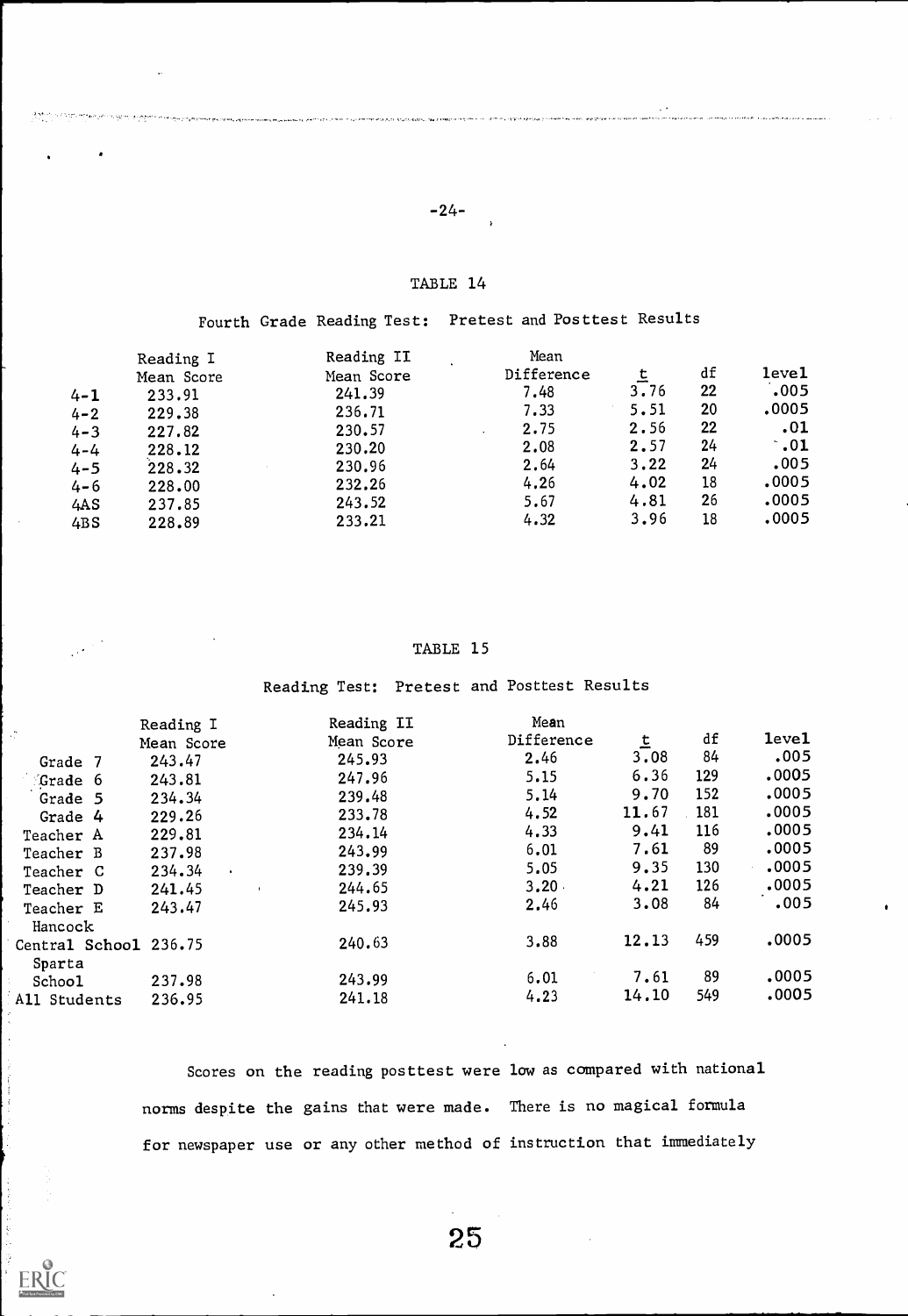can countervail the cluster of factors that influence the educational process. However, in Table 16, a comparison of the gains made during the project with the difference between grade levels on the reading pretest does suggest that reading skills may have been improved more by newspaper use than the ordinary instructional processes that occur in the involved schools.

#### TABLE 16

#### Hancock Central Students

|                    | Pretest<br>Reading Scores | Superiority Over<br>Next Lower Grade | Posttest<br>Reading Score | Gain<br>During Project |  |
|--------------------|---------------------------|--------------------------------------|---------------------------|------------------------|--|
| Grade 7<br>Grade 6 | $245.73*$<br>243.81       | $1.92*$<br>9.47                      | $245.93**$<br>247.96      | $2.46$ **<br>5.15      |  |
| Grade 5            | 234.34                    | 5.08                                 | 239.48                    | 5.14                   |  |
| Grade 4            | 229.26                    | N/A                                  | 233.78                    | 4.52                   |  |

\* Includes 17 higher ability students not involved in the project. \*\* Excludes these 17 students not involved in the project.

Students vary, of course, and it cannot be assumed that the superiority of one grade to the next lowest grade is necessarily a valid measure of reading improvement during the past school year. Seventh and fifth grade students gained more during a ten week period than their advantage over the next lower grade on pretest scores. The sixth grade scored a gain that was more than half of its advantage over the fifth grade. Evidence is not conclusive, but there is reason to hypothesize that with normal instruction, relatively little reading gain occurs



-25-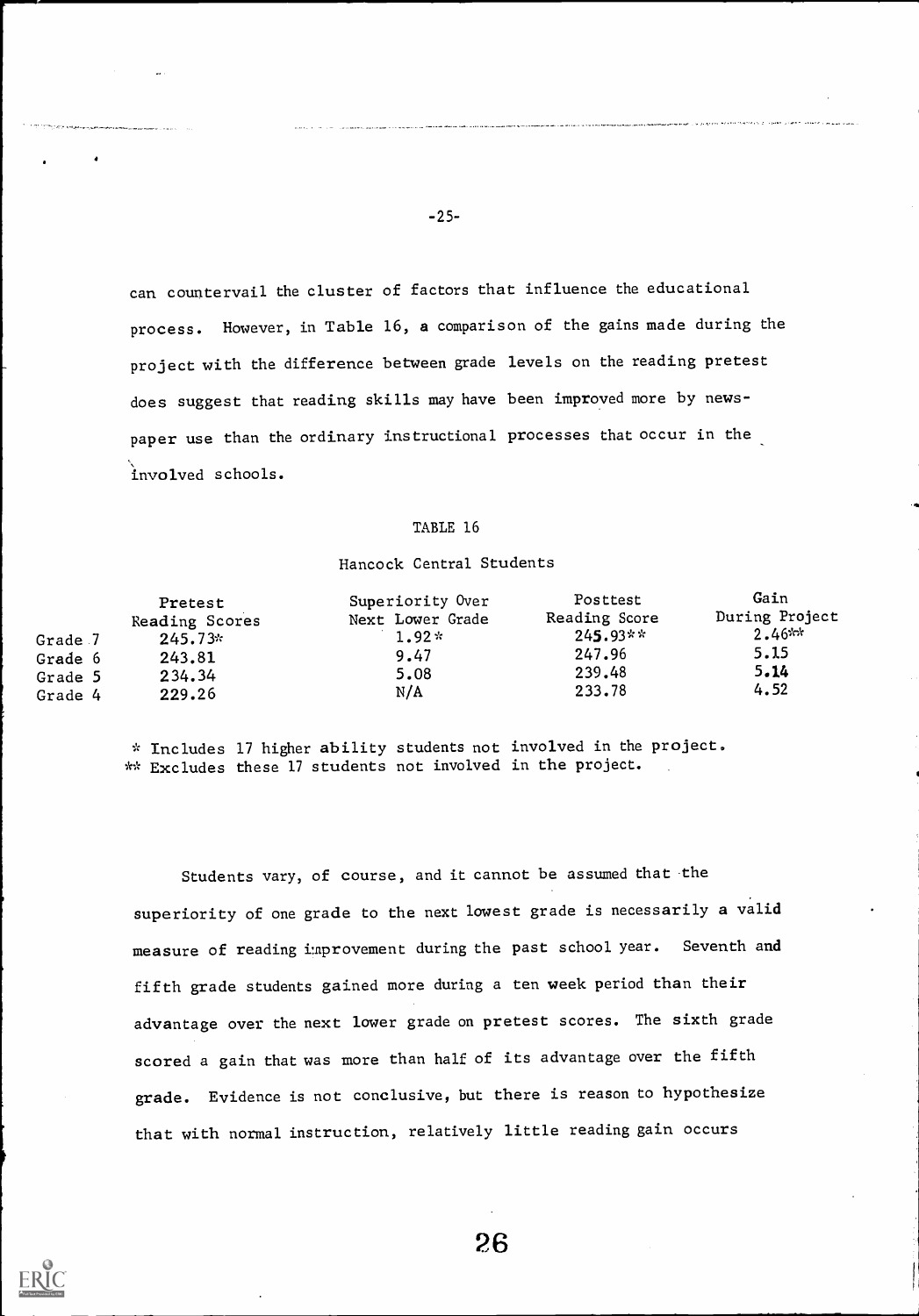after grade five in this school. (The advantage of sixth grade students over fifth graders indicates gain during the fifth grade.) Since newspaper use produced the gains shown in Table 16 in only ten weeks, it would be of high interest to ascertain what gain might be made in a full thirty-six week school year.

Pearson product-moment correlations for reading pretests and posttests were slightly lower than typical but reasonably consistent with expectations for repeated measures with one notable exception. Scores for students of Teacher C correlated at .46. Observation of the gains of individual students suggested that many students with reasonable ability but also with reading problems found solutions during the period of newspaper instruction with this teacher. Table 17 contains correlations of the two administrations of the reading test.

## TABLE 17

| Section<br>$7 - 1$<br>$7 - 2$<br>$7 - 3$<br>$7 - 4$ | $\mathbf{r}$<br>.80<br>.64<br>.09<br>.24 | Section<br>$6 - 1$<br>$6 - 2$<br>$6 - 3$<br>$6 - 4$<br>$6-S$ | $\frac{r}{56}$<br>.44<br>.64<br>.41<br>.75<br>$\mathbf{v}$ | Section<br>$5 - 1$<br>$5 - 2$<br>$5 - 3$<br>$5 - 4$<br>$5 - 5$<br>$5-S$ | $\overline{r}$<br>.74<br>.18<br>.40<br>.13<br>.64<br>.73 | Section<br>$4 - 1$<br>$4 - 2$<br>$4 - 3$<br>$4 - 4$<br>$4 - 5$<br>$4 - 6$<br>4AS<br>4BS | $\overline{r}$<br>$\overline{.65}$<br>.50<br>$-.38$<br>.47<br>.83<br>.06<br>.77<br>.25 | $\cdot$ |
|-----------------------------------------------------|------------------------------------------|--------------------------------------------------------------|------------------------------------------------------------|-------------------------------------------------------------------------|----------------------------------------------------------|-----------------------------------------------------------------------------------------|----------------------------------------------------------------------------------------|---------|
|                                                     |                                          |                                                              |                                                            | ______                                                                  |                                                          | $T - L - 1$                                                                             | $\overline{\phantom{a}}$                                                               |         |

27

# Correlations for Reading Pretest and Posttest

| Grade | --<br>.69 | Teacher<br>А | --<br>.68 | School<br>Hancock | .64 | Total | ≁<br>ده. |  |
|-------|-----------|--------------|-----------|-------------------|-----|-------|----------|--|
| b     | .64       |              | .79       | Sparta            | .79 |       |          |  |
|       | .50       | ື            | .46       |                   |     |       |          |  |
|       | .74       |              | .81       |                   |     |       |          |  |
|       |           |              | .69       |                   |     |       |          |  |

| L  | $\overline{\tau}$ | Total |  |
|----|-------------------|-------|--|
| 2k | $\sqrt{64}$       |       |  |
| ì  | .79               |       |  |
|    |                   |       |  |

-26-

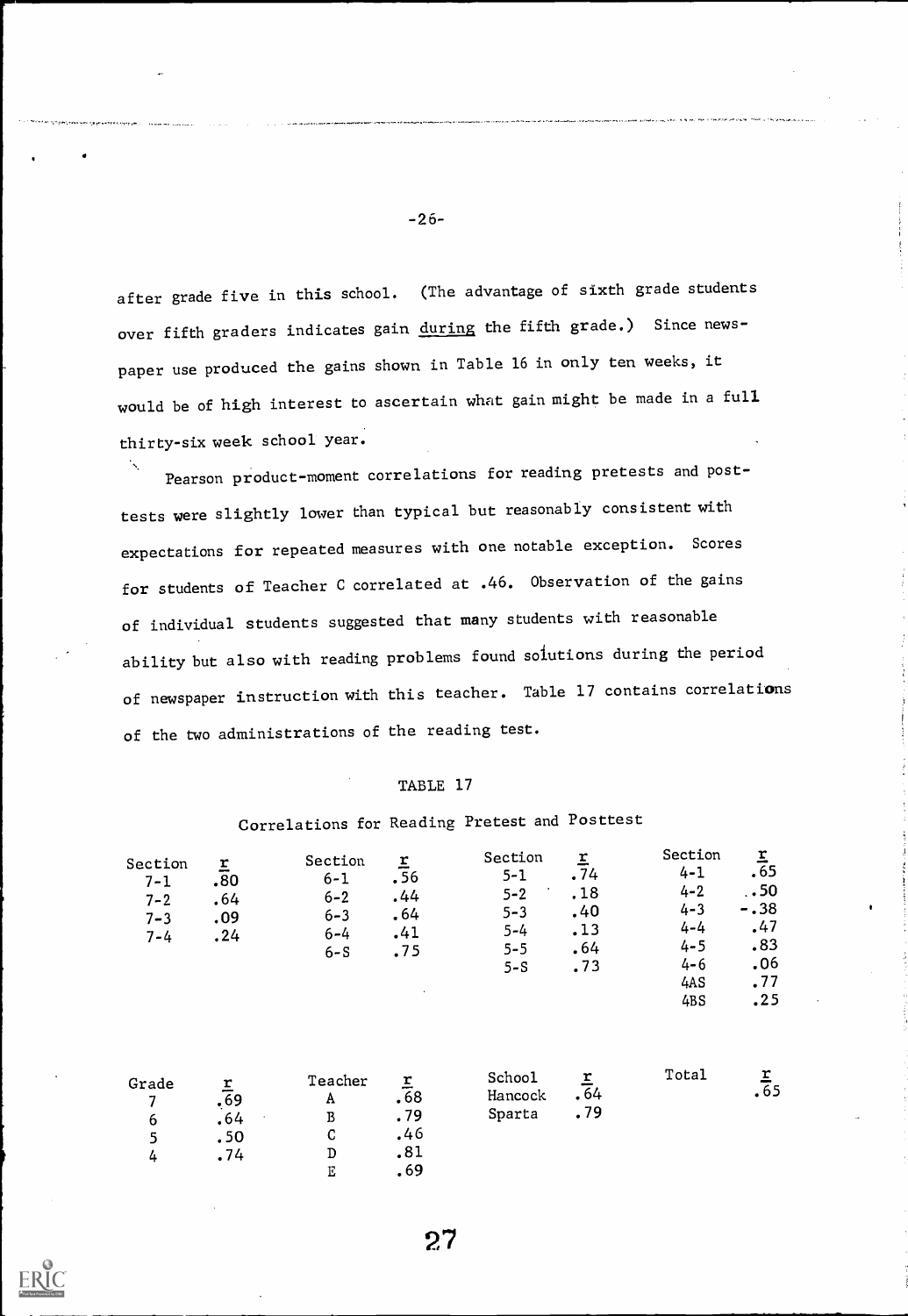Tables 18 and 19 show correlations of the reading pretest and the newspaper pretest, as well as the reading posttest and the newspaper posttest given at the conclusion of the instructional period. Pretest correlations were quite low, suggesting that reading ability had little relationship to competence in using a newspaper effectively before students were taught how to use a newspaper. Correlations were moderately high on the posttest. In short, better readers read newspapers better, provided that all have been instructed in newspaper use. But being better readers did not necessarily result in these elementary students being able to cope with newspapers prior to newspaper instruction. Again, no single study is ever conclusive, but there is reason to hypothesize that specific instruction in newspaper use may be necessary to attain competence in its use. Findings of Educational Testing Service which show that high school students who have received newspaper instruction are superior to those who have not tend to strengthen the hypothesis' potential validity. In short, it seems probable that students who do not receive instruction in newspaper use will become adults whose competence to read and evaluate newspaper content will be significantly less than need be the case. The question of whether adults in a democracy should be competent to assess and evaluate news and discussion of public affairs is a philosophical question not within the scope of this research, but most are likely to find a common and obvious answer.

-27-

 $7$ The ANPA Foundation Newspaper Test, op. cit.

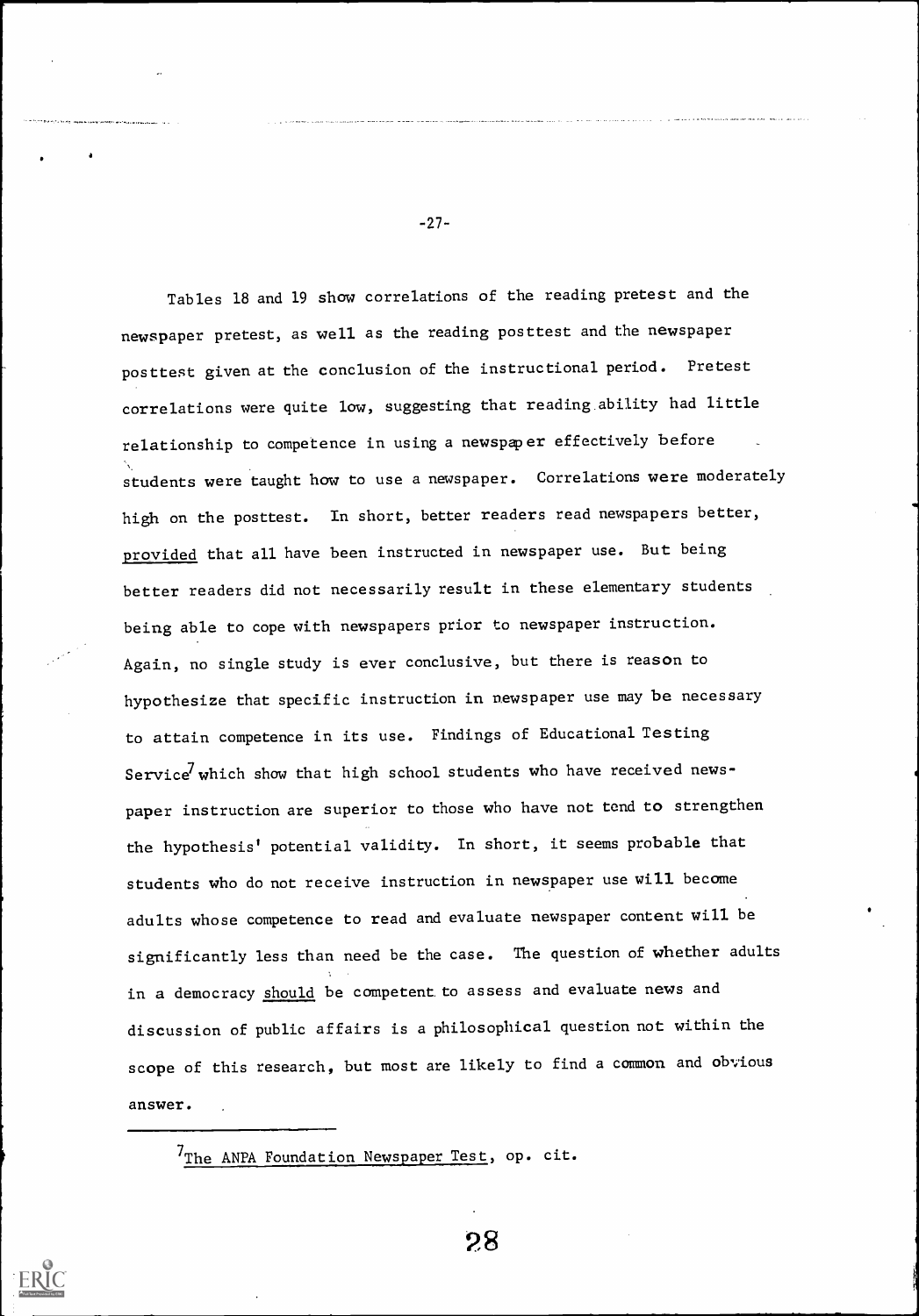# -28-

and the company

# TABLE 18

# Correlations for Reading Pretest and Newspaper Pretest

| Section<br>.13<br>$7 - 1$<br>.25<br>$7 - 2$<br>$-.03$<br>$7 - 3$<br>.26<br>$7 - 4$ | Section<br>$6 - 1$<br>$6 - 2$<br>$6 - 3$<br>$-6 - 4$<br>$6-S$ | I<br>.05<br>.12<br>$-.21$<br>$-.01$<br>.36 | Section<br>$5 - 1$<br>$5 - 2$<br>$5 - 3$<br>$5 - 4$<br>$5 - 5$<br>$5-S$ | $-.09$<br>.14<br>.07<br>.06<br>.05<br>.38 | Section<br>$4 - 1$<br>$4 - 2$<br>$4 - 3$<br>$4 - 4$<br>$4 - 5$<br>$4 - 6$<br>4AS<br>4BS | .17<br>$-.18$<br>$-0.04$<br>.02<br>.17<br>$-.06$<br>$-.32$<br>$-.29$ |  |
|------------------------------------------------------------------------------------|---------------------------------------------------------------|--------------------------------------------|-------------------------------------------------------------------------|-------------------------------------------|-----------------------------------------------------------------------------------------|----------------------------------------------------------------------|--|
|------------------------------------------------------------------------------------|---------------------------------------------------------------|--------------------------------------------|-------------------------------------------------------------------------|-------------------------------------------|-----------------------------------------------------------------------------------------|----------------------------------------------------------------------|--|

| .24 | Grade<br>ь<br>4 | .24<br>.25<br>.08<br>.19 | Teacher<br>A<br>$\ddotsc$<br>C<br>D | .25<br>.11<br>.00<br>.24 | School<br>Hancock<br>Sparta | ∸<br>.20<br>,11 | Total | .19 |  |
|-----|-----------------|--------------------------|-------------------------------------|--------------------------|-----------------------------|-----------------|-------|-----|--|
|-----|-----------------|--------------------------|-------------------------------------|--------------------------|-----------------------------|-----------------|-------|-----|--|

## TABLE 19

# Correlations for Reading Posttest and Newspaper Posttest I

| Section<br>$7 - 1$<br>$7 - 2$<br>$7 - 3$<br>$7 - 4$ | ŗ<br>.69<br>$-.03$<br>.33<br>.26 | Section<br>$6 - 1$<br>$6 - 2$<br>$6 - 3$<br>$6 - 4$<br>$6 - S$<br>$\sim$ | ${\bf r}$<br>.22<br>.15<br>.27<br>.13<br>.64 | Section<br>$5 - 1$<br>$5 - 2$<br>$5 - 3$<br>$\lambda$<br>$5 - 4$ .<br>$5 - 5$<br>$5-S$ | r<br>.21<br>.08<br>.45<br>$-.23$<br>.22<br>$-.15$ | Section<br>$4 - 1$<br>$4 - 2$<br>$4 - 3$<br>$4 - 4$<br>$4 - 5$<br>$4 - 6$<br>4AS<br>4BS | .39<br>$-.13$<br>$-15$<br>.41<br>.22<br>.27<br>.34<br>$-.02$ |  |
|-----------------------------------------------------|----------------------------------|--------------------------------------------------------------------------|----------------------------------------------|----------------------------------------------------------------------------------------|---------------------------------------------------|-----------------------------------------------------------------------------------------|--------------------------------------------------------------|--|
|-----------------------------------------------------|----------------------------------|--------------------------------------------------------------------------|----------------------------------------------|----------------------------------------------------------------------------------------|---------------------------------------------------|-----------------------------------------------------------------------------------------|--------------------------------------------------------------|--|

| Grade<br>O<br>4 | .<br>.51<br>.36<br>.31 | Teacher<br>A<br>B | r<br>1د.<br>.48<br>.46<br>. 51<br>.51 | School<br>Hancock<br>Sparta | ,49<br>.48 | Total | . |  |
|-----------------|------------------------|-------------------|---------------------------------------|-----------------------------|------------|-------|---|--|
|-----------------|------------------------|-------------------|---------------------------------------|-----------------------------|------------|-------|---|--|

79

**ERIC** 

a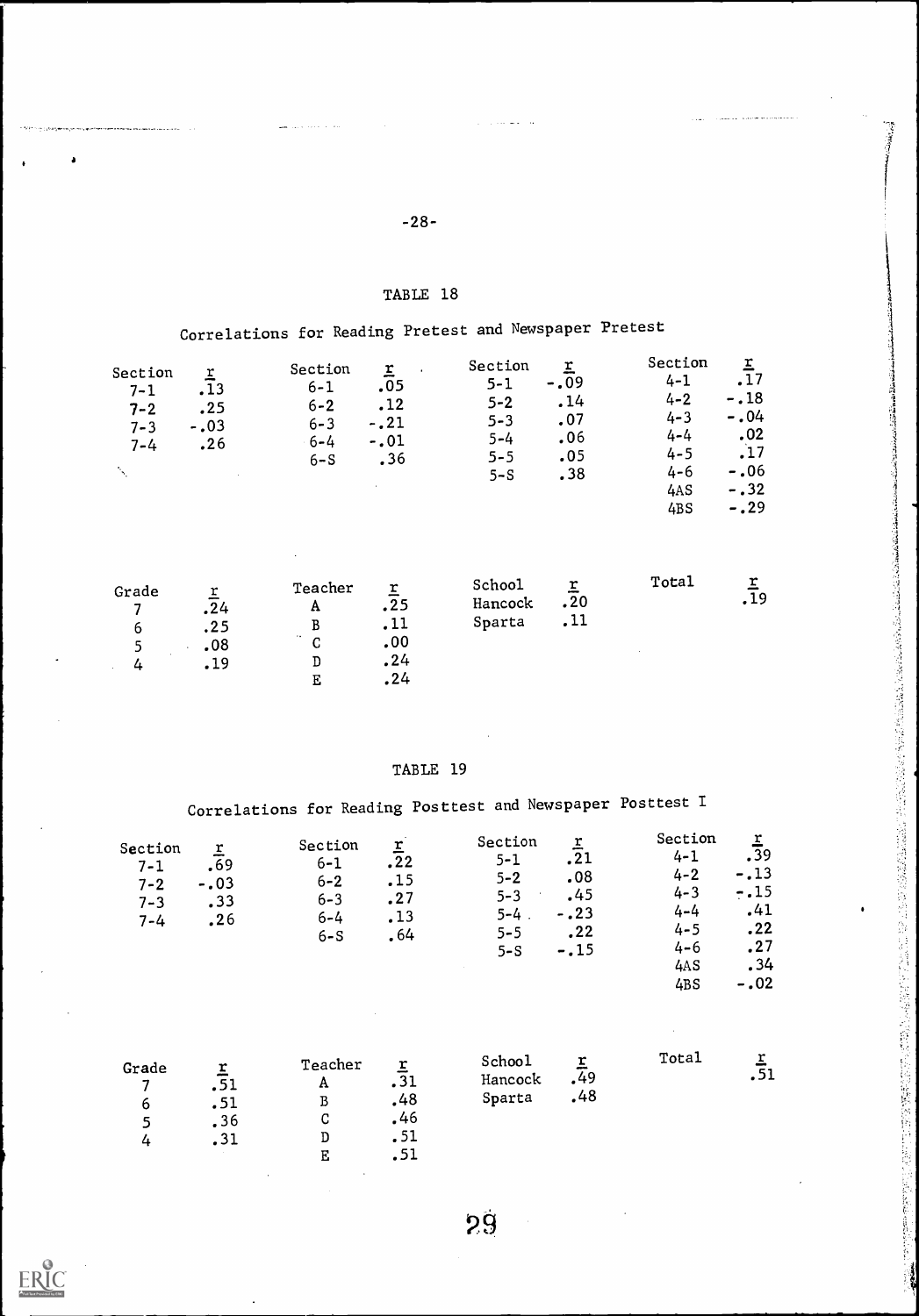In summary, it was concluded that:

A

1. Elementary students, including those with low reading ability, scored highly significant gains in use and understanding of daily newspapers as a result of ten weeks of instruction. Gains persisted for an additional ten weeks following instruction.

-29-

- 2. These elementary students scored significant gains in reading. Reading gains in ten weeks for many students appeared to approximate those normally attained in a full school year.
- 3. General reading skill did not assure competence in reading newspapers. Following instruction in newspaper use, better readers were also better newspaper readers. Fourth graders were better newspaper readers after instruction than were seventh graders prior to instruction.
- 4. Standard daily newspapers were useful as instruction materials in the elementary school. It was not necessary to abstract newspaper content, to use newspapers as supplementary materials, or to "play" with newspapers.
- 5. Adherence to provided lesson plans appeared to produce results superior to deviations intended to capitalize on student interests.
- 6. Provision of lesson plans to teachers did not result in uniform results, even when plans were followed carefully.
- 7. As estimated by teachers, student interest was as high or higher than during normal instruction. Newspapers in the classroom did not assure interest of every student.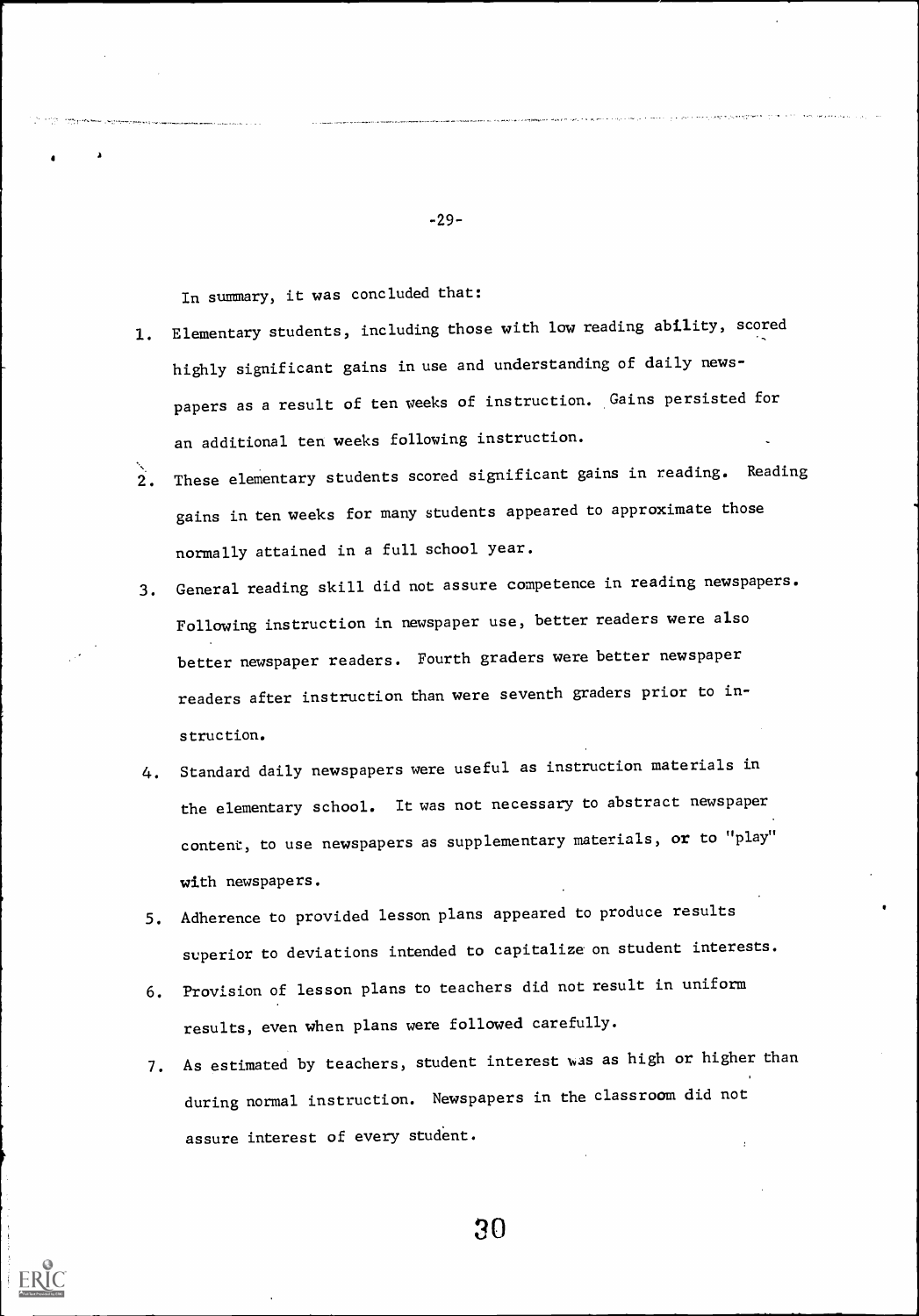8. Objective measures of student attitude were judged to be unreliable and inconsistent with observed behavior.

-30-

دره الوقاعة المستعملين المعارفة المكافئة المكافئة المصرية المتحدث والمكافئة المكافئة المكافئة المكافئة المكافئة

9. Teachers were judged to show high levels of concern at abandonment of traditional content.

ERIC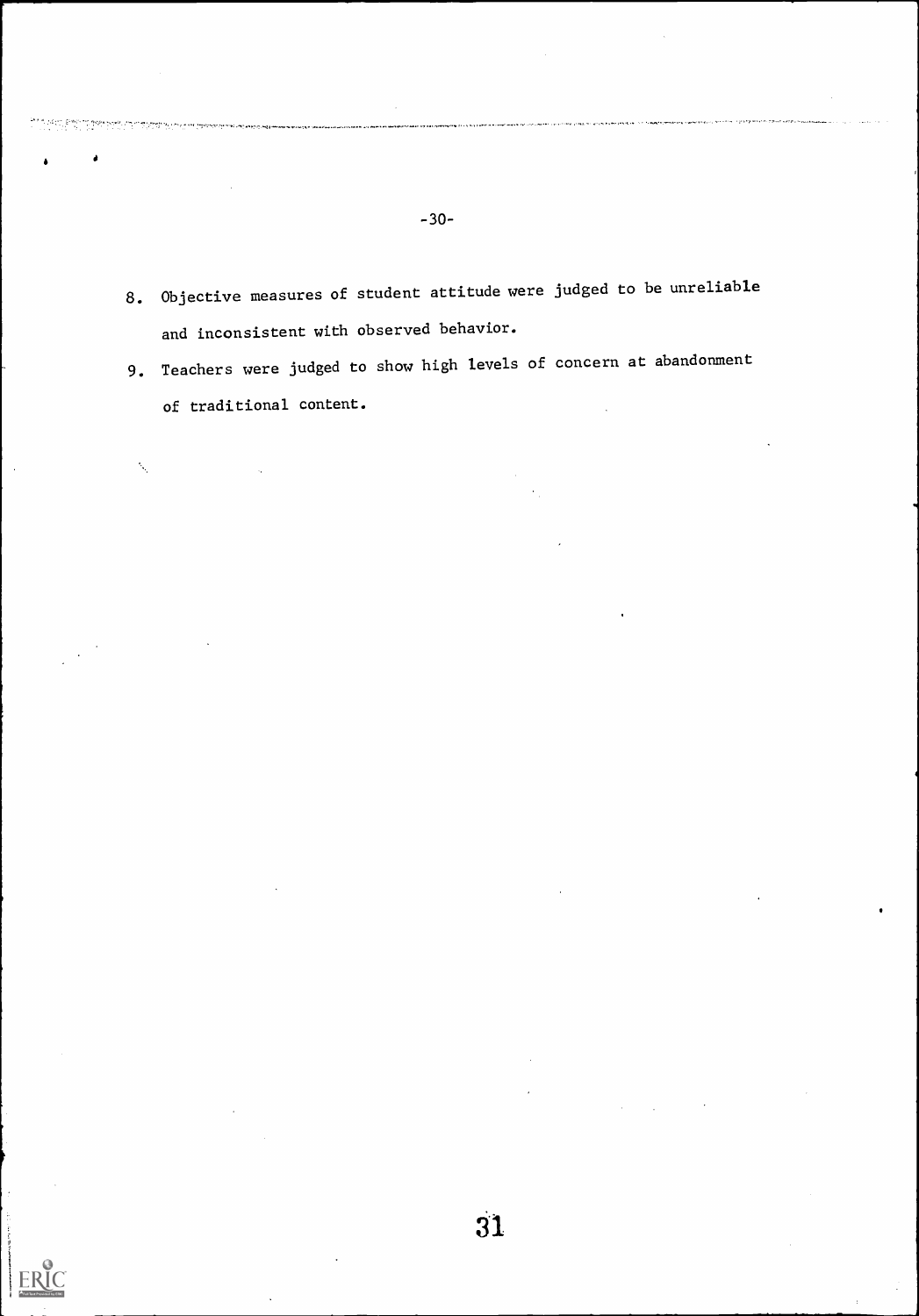This project was completed with the cooperation of the American Newspaper Publishers Association Foundation, the Department of Social Science Education of the University of Georgia, Hancock County, Georgia Superintendent of Schools W. M. Andrews, the principals and faculty of Hancock Central and Sparta Schools, the Atlanta Constitution, the Augusta Chronicle, and the Macon Telegraph.

I 40